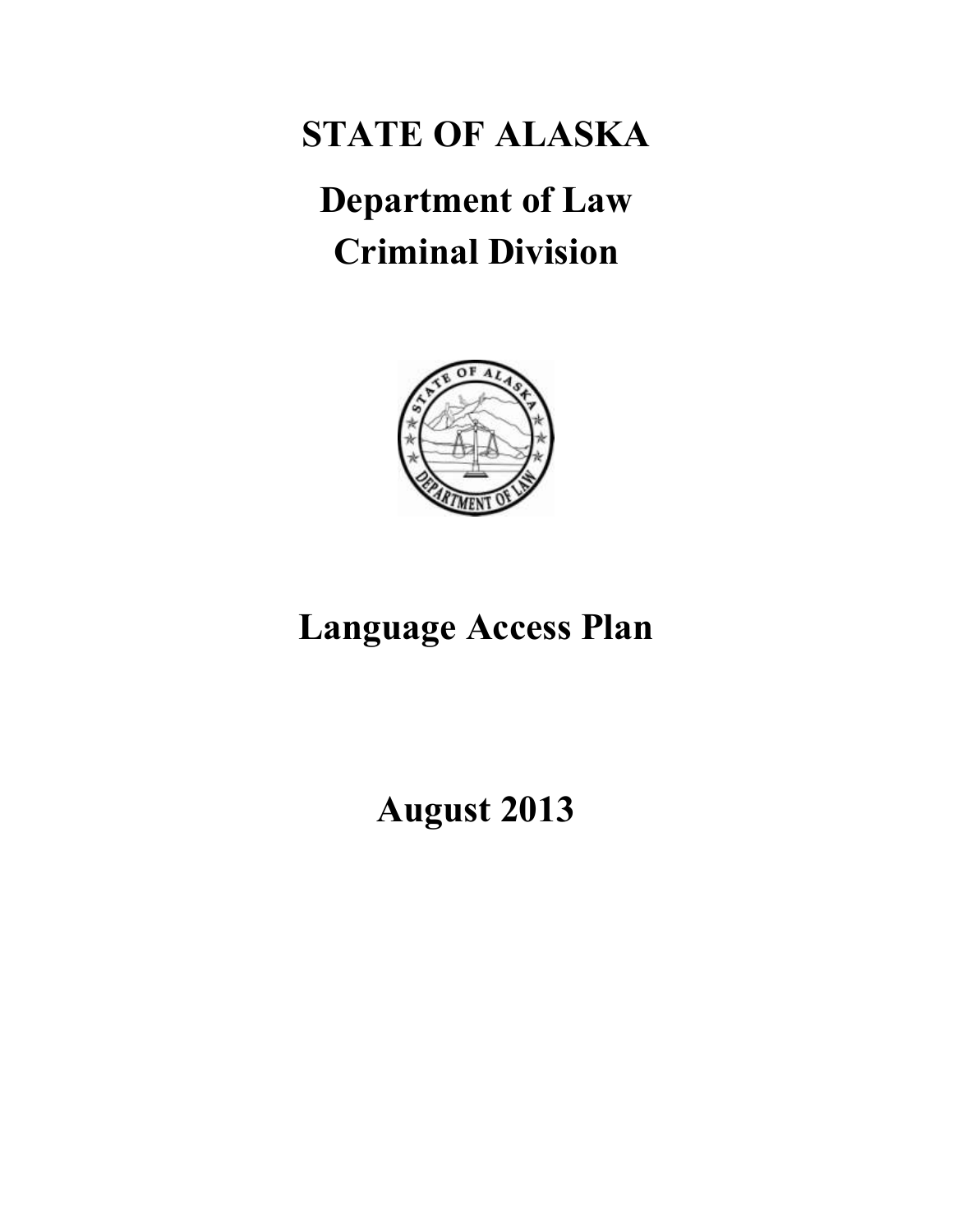## **TABLE OF CONTENT**

| I.                       | <b>POLICY</b>               | 3                       |
|--------------------------|-----------------------------|-------------------------|
| П.                       | <b>PURPOSE</b>              | 3                       |
| III.                     | <b>LEGAL BASIS</b>          | 3                       |
| $\mathbf{IV}_{\text{-}}$ | <b>NEEDS ASSESSMENT</b>     | $\overline{\mathbf{4}}$ |
| $V_{\bullet}$            | <b>LANGUAGE ACCESS PLAN</b> | 10                      |
| VI.                      | <b>COMPLAINT PROCEDURE</b>  | 19                      |
| VII.                     | <b>DEFINITIONS</b>          | 20                      |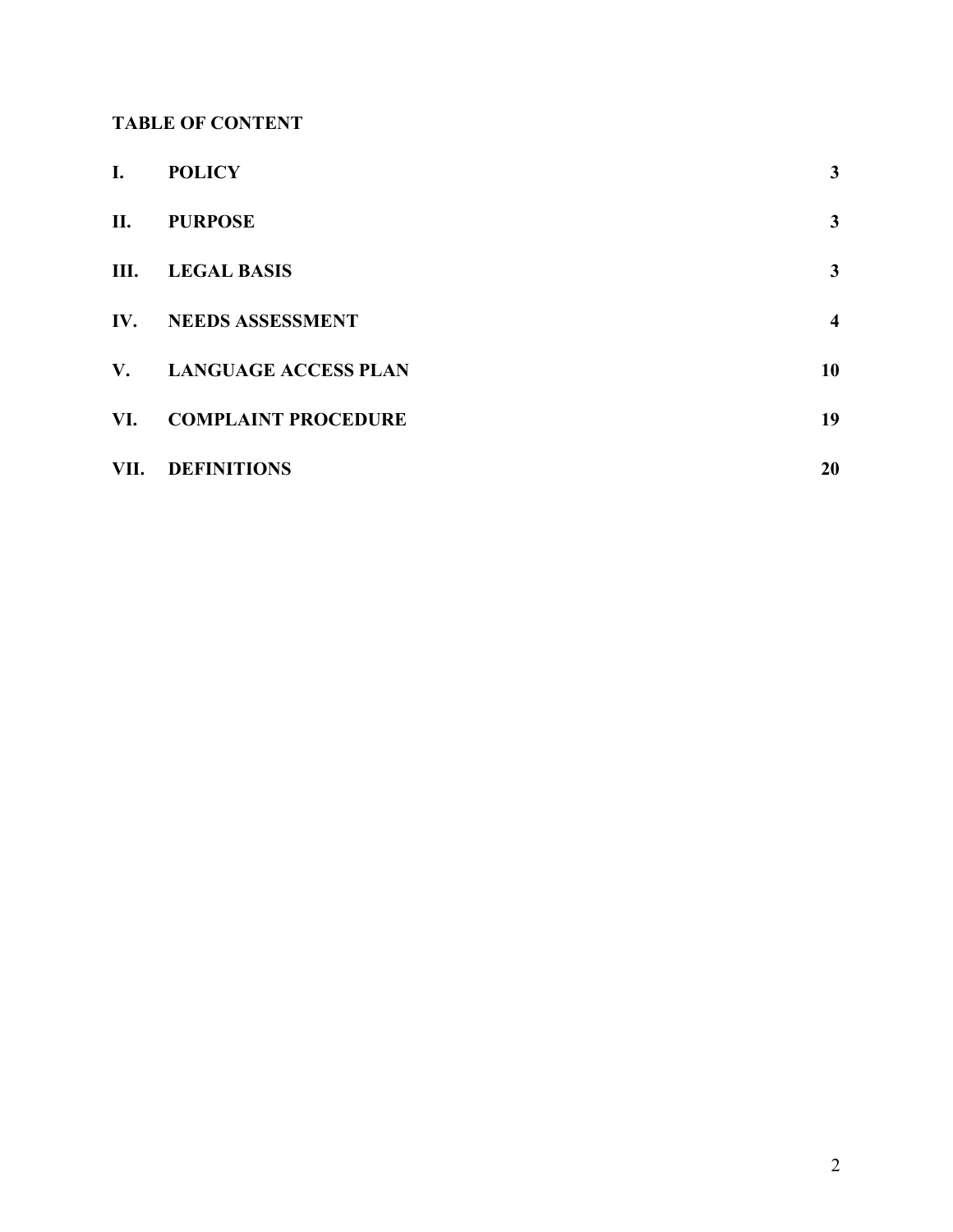#### **Alaska Department of Law Criminal Division Language Access Plan**

#### **I. Policy**

The Criminal Division of the Alaska Department of Law (Criminal Division) shall take all reasonable steps to ensure victims and witnesses in Alaska have safe, timely, and meaningful access to our offices and services as we prosecute those who violate state law. It is the responsibility of the Criminal Division staff to provide free access to language assistance services for all contacts with limited English proficient  $(LEP)^1$  victims and witnesses. The Criminal Division staff must identify LEP individuals and inform LEP persons that language assistance services are available. If such services are requested, the staff must take all reasonable steps to provide language assistance to LEP individuals.

#### **II. Purpose**

The purpose of this plan is to provide guidance on how to fulfill the Criminal Division's commitment to ensuring victims and witnesses in Alaska have safe, timely, and meaningful access to our offices and services as we prosecute those who violate state law. While most people in Alaska read, write, speak, and understand the English language, there are many people for whom English is not their primary language. Those individuals may not be able to fully participate in the criminal justice system and thus have meaningful access to it, unless various agencies including the Criminal Division in the criminal justice system work towards that goal.

#### *The Legal Basis*

Providing all victims and witnesses safe, timely, and meaningful access to the criminal justice system certainly has a moral imperative, but there is also a legal basis. The legal obligation to provide services to LEP persons in the criminal justice system arises from the constitutional requirements of equal protection and due process of law, as well as Title VI of the Civil Rights Act of 1964.<sup>2</sup> Title VI prohibits recipients of federal financial assistance from discriminating on the basis of national origin (among other bases) in funded programs or activities. As a result, and as explained in the United States Department of Justice (DOJ) regulations implementing Title VI, recipients of federal financial assistance have a responsibility to ensure meaningful access to their programs and activities by LEP persons.<sup>3</sup> The implementing regulations of Title VI also provide for enforcement of these statutory requirements. If there appears to be a failure or threatened failure to comply with the regulations and if the noncompliance or threatened noncompliance cannot be corrected by informal means, the responsible official may suspend or terminate, or refuse to grant or continue, federal financial assistance, or use any other means authorized by law, to induce compliance with these requirements.<sup>4</sup>

 $\overline{a}$  $1$  LEP individuals are persons who do not speak English as their primary language and who have a limited ability to read, write, speak, or understand English

 $2$  42 U.S.C. § 2000d et seq. A separate statute, the Omnibus Crime Control and Safe Streets Act, 28 U.S.C. §  $3789d(c)(1)$  (Safe Streets Act), also includes a nondiscrimination requirement that is applicable to most of the federal financial assistance that the Criminal Division receives from the Department of Justice.

<sup>3</sup> *See* 28 C.F.R. §§ 42.104(b)(2) (Title VI), 42.203(a) (Safe Streets Act).

<sup>4</sup> *See id*. §§ 42.108, 42.210.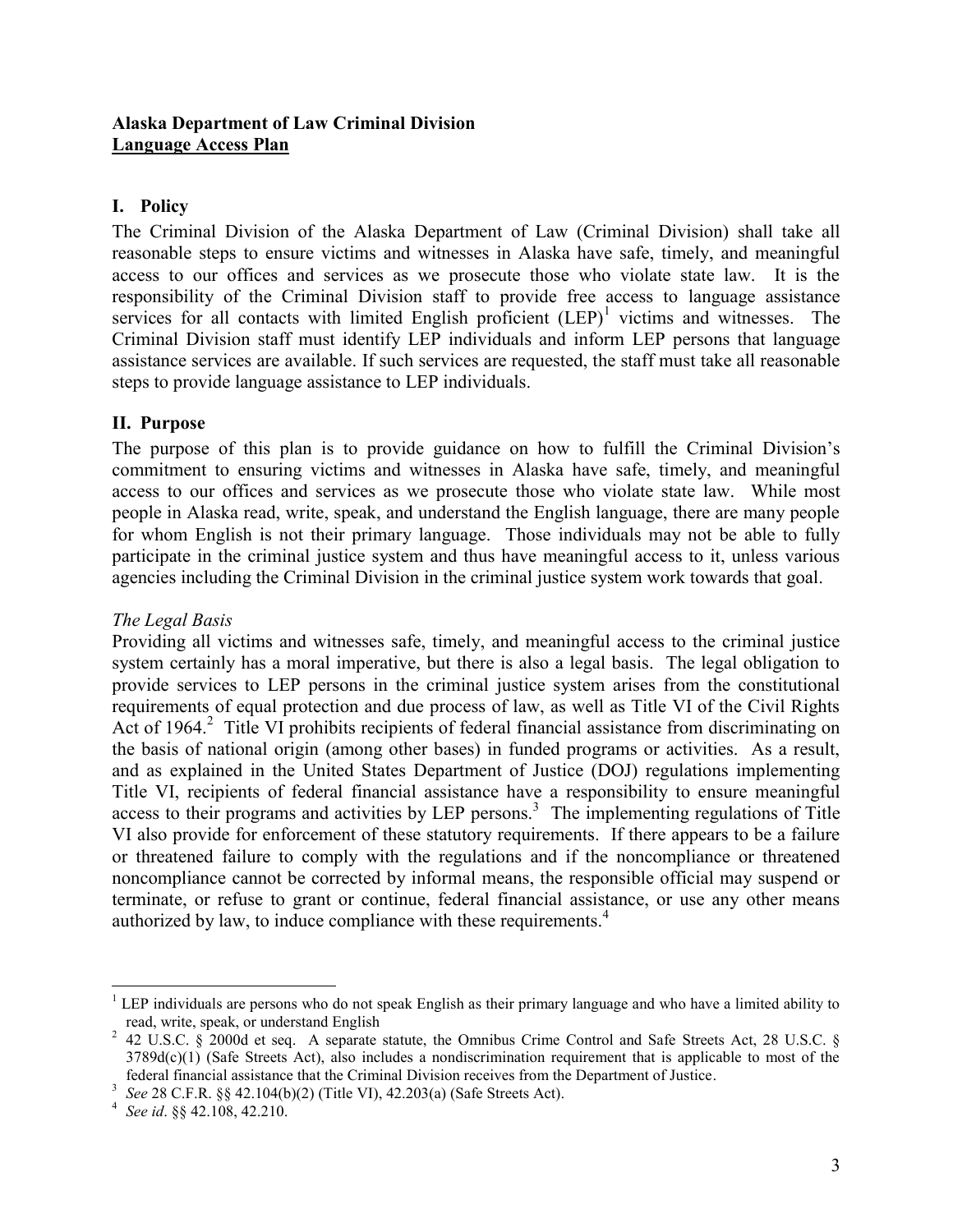Executive Order 13166 directs every federal agency that provides financial assistance to recipients to publish guidance about how those recipients can ensure meaningful access to their programs and activities by individuals who, as a result of their national origin, are LEP.<sup>5</sup> Pursuant to Executive Order 13166, on June 18, 2002, DOJ published a guidance document for recipients regarding LEP issues.<sup>6</sup>

Recipients must take reasonable steps to ensure meaningful access to their programs and activities by LEP persons. In an effort to assist recipients in satisfying this standard, the DOJ Guidance emphasizes the importance of balancing the following four factors: 1) the number or proportion of LEP persons served or encountered in the eligible service population; 2) the frequency with which LEP individuals come in contact with the program; 3) the nature and importance of the program, activity, or service provided by the program; and 4) the resources available to the recipient and costs. The DOJ Guidance further notes that recipients should develop a written plan to address the identified needs of the LEP populations they serve.

#### **III.Needs Assessment**

The four factors identified in the DOJ Guidelines have been considered in assessing the Criminal Division's language needs and determining the steps the Criminal Division will take to provide safe, timely, and meaningful access to its services to all victims and witnesses of crimes regardless of language.

#### **1. The number or proportion of LEP persons eligible to be served or likely to be encountered by a program, activity, or service of the Criminal Division.**

#### *A. U.S. Census 2010*

The demographic profile by the U.S. Census shows that Alaska had a noticeable increase in its minority population during the past decade. The 2010 census data released May 12, 2011 shows Alaska's minority population stands at 35.9% of the state's total population of 710,231. That's a 3.5% jump since 2000, when minorities accounted for 32.4% of the total population of 626,932. Mexican is one of the fastest growing minorities in Alaska, from 13,334 (2.1%) to 21,642 (3%).<sup>7</sup>

The census data has two shortcomings. First, while the U.S. Census tracks the ethnic or cultural background of the population, it does not track the language(s) spoken by any person. Thus while it serves as a starting point for identifying the size of minority groups who may have a language access issue, it cannot reveal how many members of a minority group do not speak English, or might need help communicating. Second, the census data provides a picture of the cultural background of Alaska *residents*, but it may not provide information about *non-*

 $\overline{a}$ 5 Exec. Order No. 13166, 65 Fed. Reg. 50121 (Aug. 16, 2000).

<sup>6</sup> Guidance to Federal Financial Assistance Recipients Regarding Title VI Prohibition Against National Origin Discrimination Affecting Limited English Proficient Persons, 67 Fed. Reg. 41455 (June 18, 2002) (DOJ Guidance).

<sup>&</sup>lt;sup>7</sup> Source: U.S. Census Bureau, located a[t http://2010.census.gov/2010census/data/.](http://2010.census.gov/2010census/data/) Hispanic and Latino populations other than Mexican also grew, but not even close to the same rate.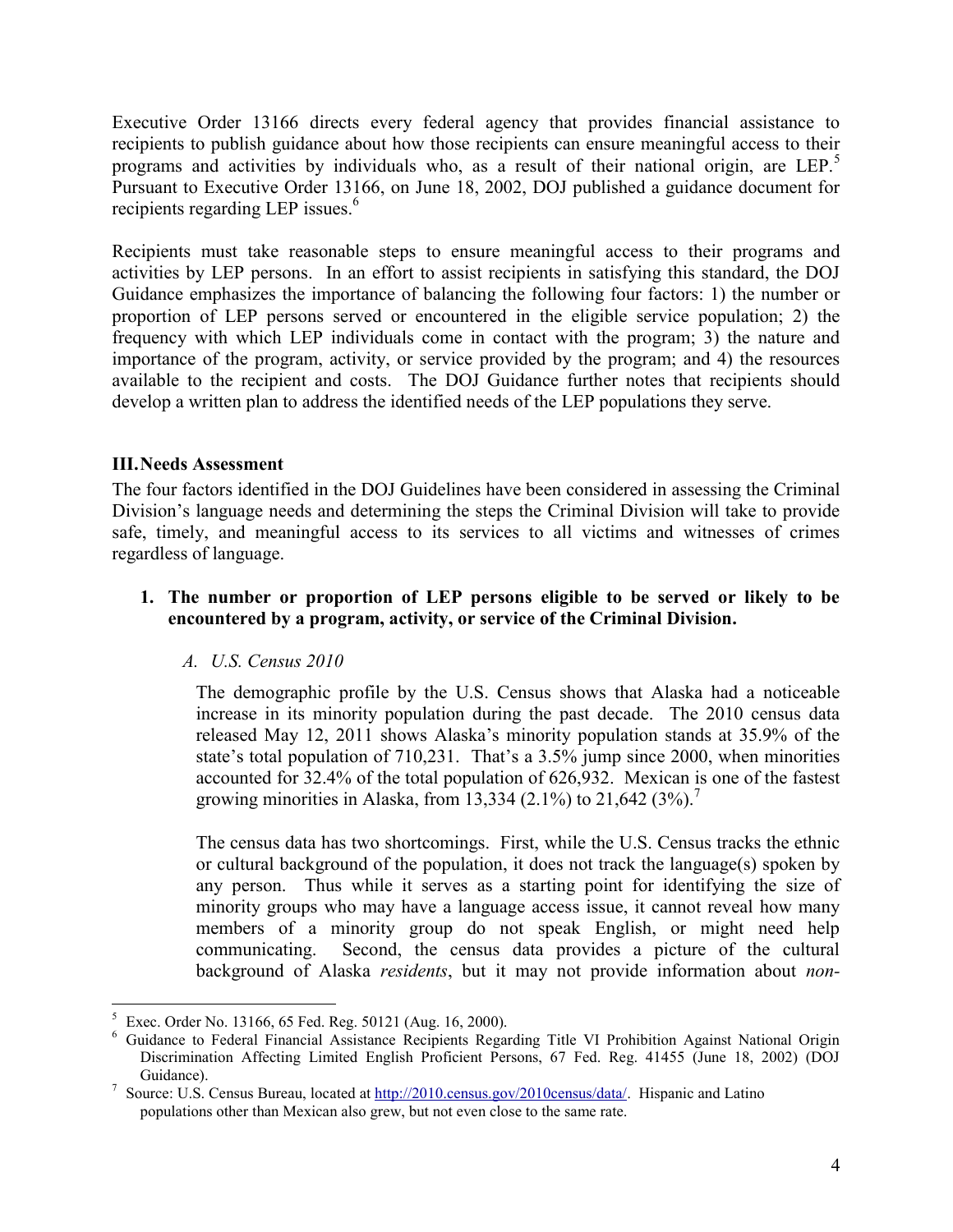*residents*. Anecdotal data suggests that a significant number of non-English speaking people associated with both the tourist and fishing industries come to Alaska – even if only for short periods of time. These non-residents may become victims or witnesses of crime while in Alaska.

#### *B. Anchorage School District*

 $\overline{a}$ 

Another measure of the state's language diversity can be found in Anchorage School District's demographics for the 2010-11 school year. The Anchorage School District is the largest school district in the state with approximately 50,000 students. Unlike the census, the school district does track the demographics for those students who speak different languages. This does not mean those students do not or cannot speak English, but it helps to identify other languages spoken. The demographics for the 2010-11 school year indicate 91 different languages other than English as "Home" languages by students in the Anchorage School District. The district reports that after English, the five most common are Spanish, Hmong, Samoan, Tagalog, and Yup'ik. The school district does not give percentages of students who speak those languages, but it does provide percentages of ethnic backgrounds. Minority students currently comprise more than 50 percent of the student population.<sup>8</sup>



#### **Anchorage School District Student Diversity**

<sup>8</sup> Source: *Anchorage School District 2011-12 Race and Ethnicity Report*, October 2011; ASD Online 2012, located a[t www.asdk12.org/aboutasd/.](http://www.asdk12.org/aboutasd/)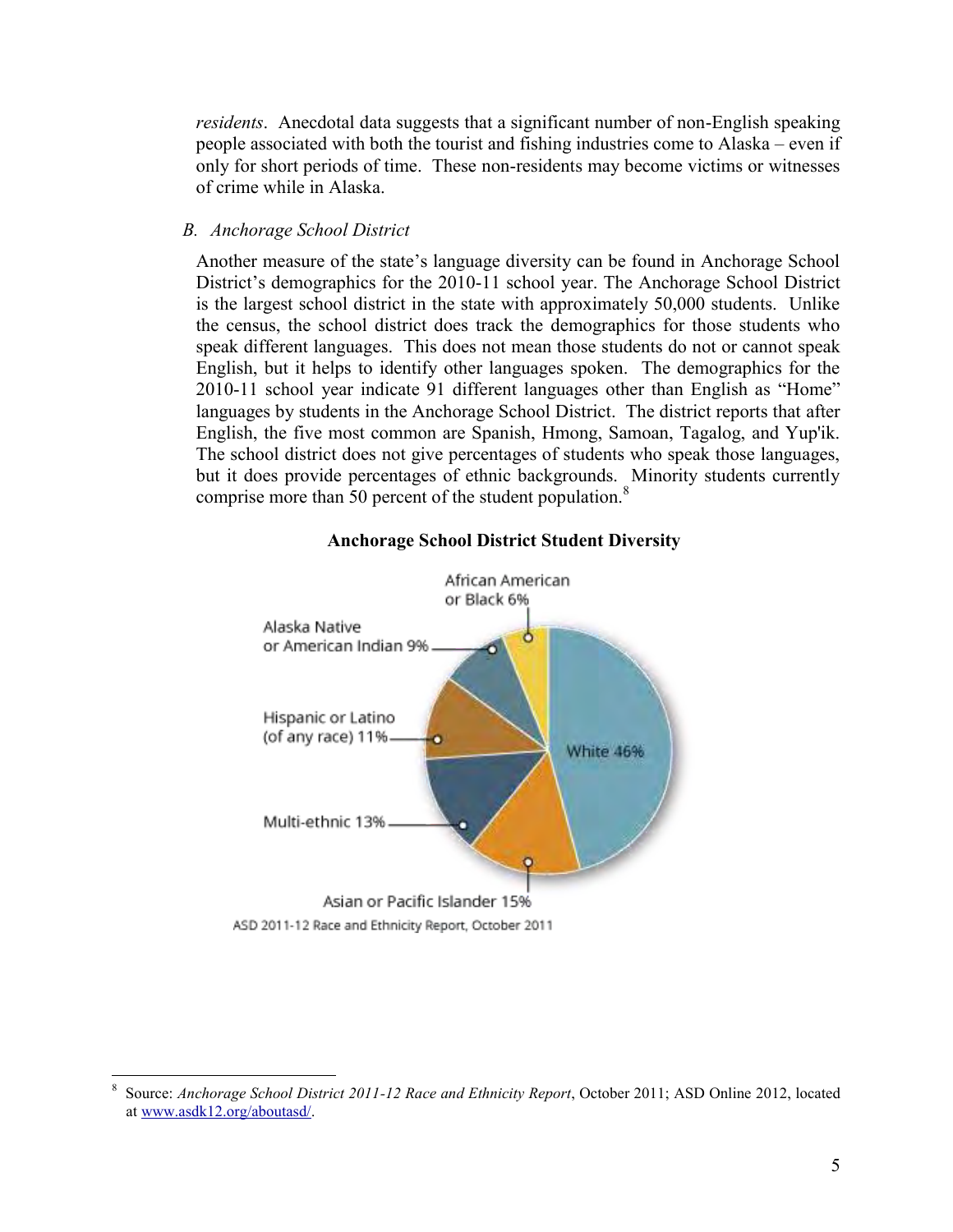#### **2. The frequency with which LEP individuals come in contact with the Criminal Division.**

#### *A. Criminal Division's Case Management System*

The Criminal Division currently collects data on which cases involve LEP victims and witnesses, the languages they speak, and what type of interpretation services are required by monitoring contracts for language access services.<sup>9</sup> While this method provides good data about past use, it does not allow that data to be used proactively when those same LEP persons are encountered in the future. The Criminal Division is seeking new case management program. The case management system will hopefully be able to flag individuals in the database so that if the Criminal Division has contact with that person again, the Criminal Division will already know of the need for an interpreter and in which language. The recording of such information will also allow the Criminal Division to collect data on the numbers of cases involving LEP individuals and provide statistical reports. Finally, an on-going review of this data will document the changing needs for interpreter and translation services so that management of the Criminal Division can plan accordingly. Tracking interpreter contracts historically reveals the use of interpreters in fewer than 50 cases per year. The Department of Law is currently evaluating proposals through an RFP process for a case management system for the Criminal Division. We anticipate the deployment to take 12-18 months from January 1, 2014.

#### *B. Statewide Language Interpretation needs Survey (2005)*

In 2005, the Alaska Court System conducted a statewide survey to assess the need for interpreter services. The survey was distributed to 913 organizations representing for-profit and non-profit businesses, Alaska Native groups, and state and federal government. The survey found that the most common languages requested for interpretation services were Spanish, Yup'ik, Russian, Korean, Tagalog, Ukrainian, and Inupiaq.<sup>10</sup> The Alaska Court System's contact with LEP individuals is much greater than the Criminal Division's because of the wide range of services the courts provide in both civil and criminal matters. The Criminal Division provides services to victims and witnesses only in criminal cases. It should also be noted that the Criminal Division is not the sole prosecuting authority in Alaska as at least two municipal governments and the federal government have prosecutors in Alaska as well.

#### *C. AT&T Language Line---Domestic Violence Protective Orders*

 $\overline{a}$ 

The Alaska Court System collected data from January 2007 to December 2008, of AT&T Language Line usage for 390 LEP individuals in domestic violence proceedings. That data indicated that the six languages most often requested were

<sup>9</sup> Events where such services might be required include but are not limited to meetings with victims or witnesses, arraignments of a defendant, bail hearings, evidentiary hearings, trials, and sentencings.

<sup>&</sup>lt;sup>10</sup> Language access plan Appendix A, Office of the Administrator Director, Alaska Court System Anchorage AK, June 2007.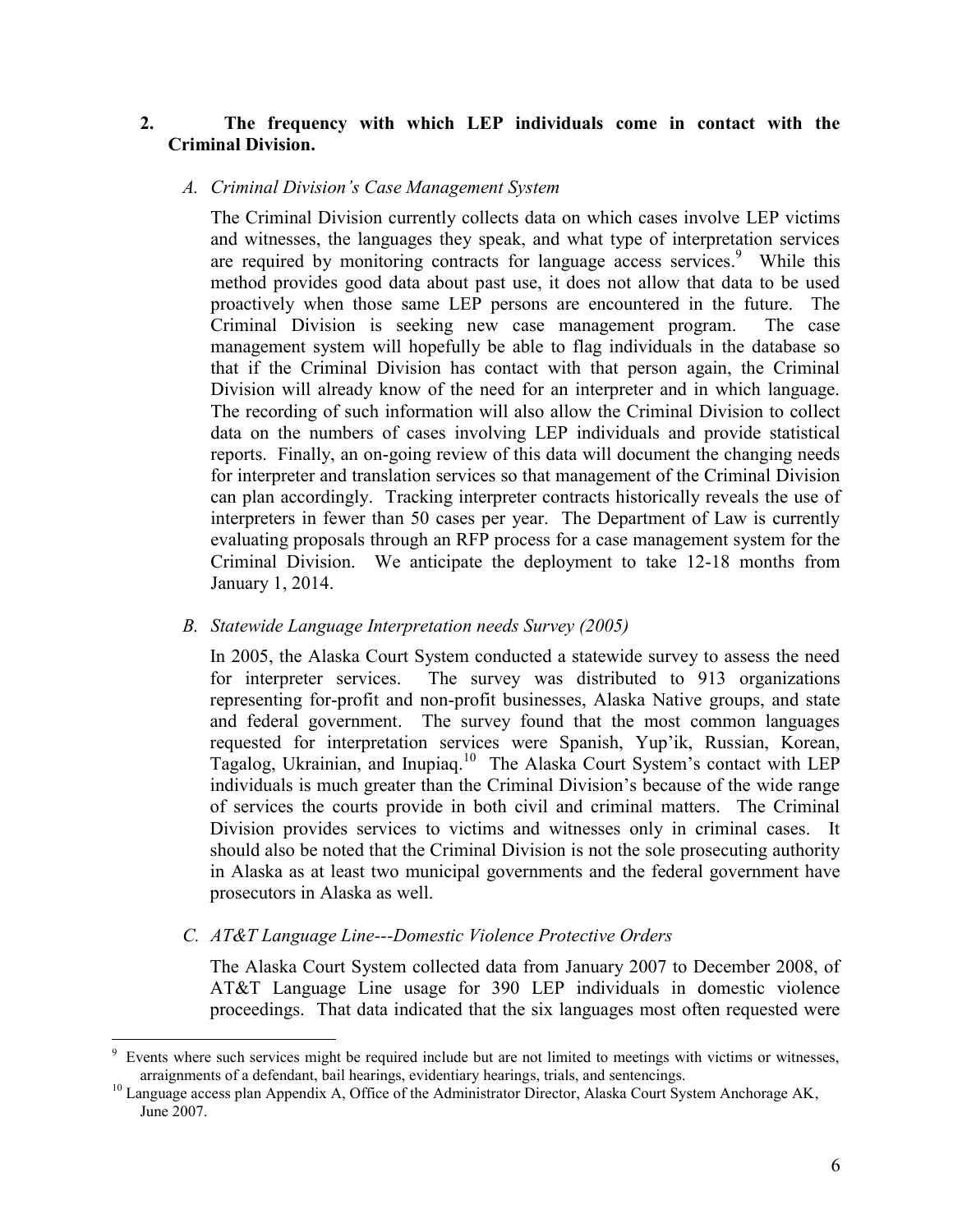Spanish (163 persons), Tagalog (38 persons), Korean (34 persons), Hmong (28 persons), and Russian (24 persons).<sup>11</sup> Individuals applying for such orders are more likely than the average citizen (or even citizens in other civil proceedings) to have contact with the Criminal Division given the nature of this civil proceeding. However, it should be remembered that not every person who attempts to obtain such an order will report a crime to the police and, as previously noted, the Criminal Division is not the only prosecuting authority in Alaska.

#### **3. The nature and importance of the program, activity, or service provided by the Criminal Division to people's lives.**

The Criminal Division works to assure safe and healthy communities by prosecuting and convicting criminal offenders in urban and rural Alaska. The Criminal Division prosecutes violations of state criminal law committed by adults and a large portion of the serious crimes committed by juveniles. The day-to-day prosecution services are carried out by thirteen regional district attorney offices and the Office of Special Prosecutions (see offices listed on the map below). In accordance with Article I, section 24 of the Alaska Constitution and various state statutes the Criminal Division provides assistance to victims and witnesses of crimes, including information about their rights, their legal options, and who to contact for additional information. Victim and witness services are provided through the district attorney and Special Prosecutions offices throughout the state. When individuals become victims or witnesses of a crime and are also LEP persons, providing reasonable and appropriate language assistance is necessary to ensure full access to these services and preserve the integrity of the criminal justice system.



 $\overline{a}$ <sup>11</sup> Language access plan Appendix B, Office of the Administrator Director, Alaska Court System Anchorage AK, June 2007.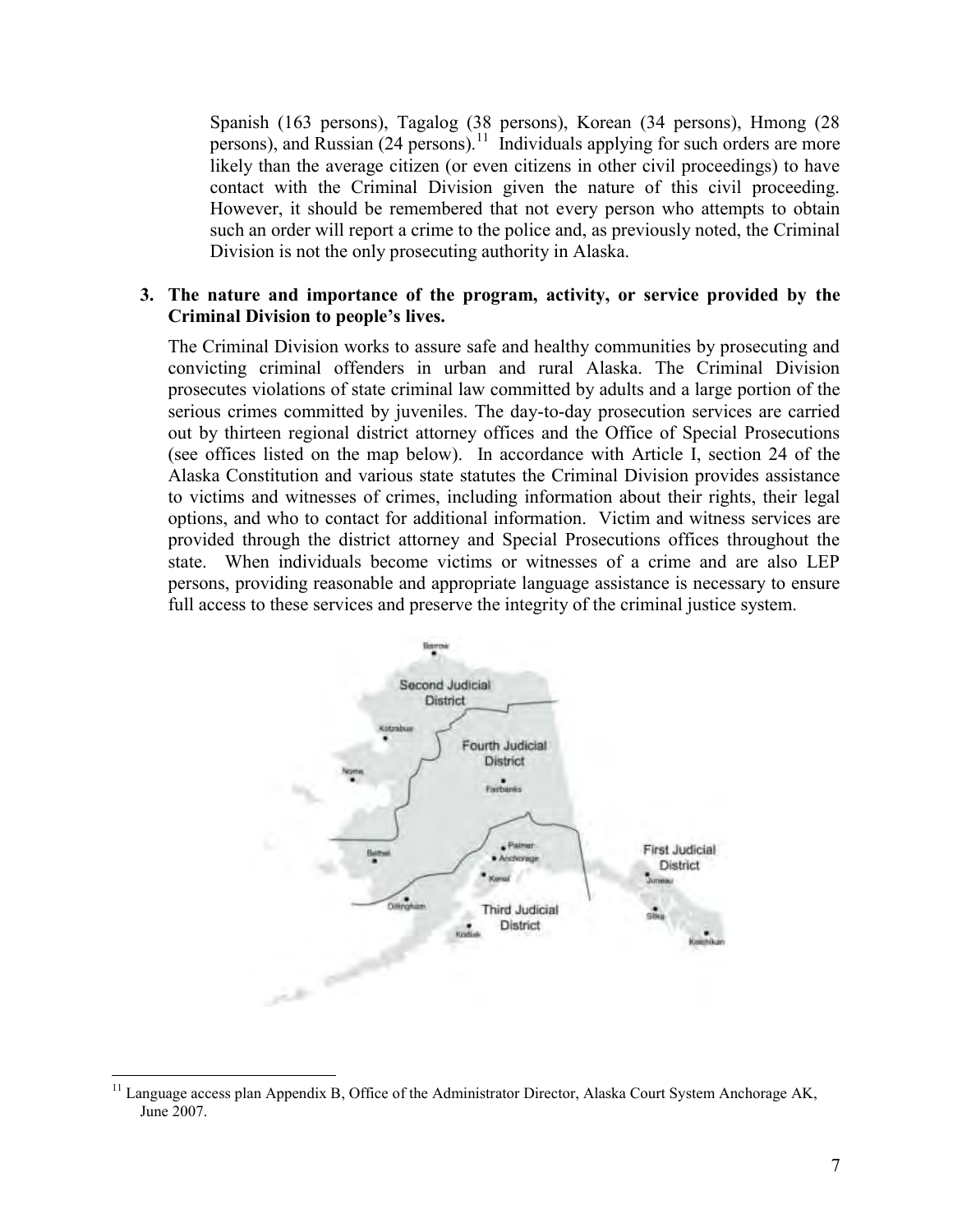#### **4. The costs to the Criminal Division for providing resources.**

The Criminal Division recognizes its responsibility to ensure effective, accurate and timely communication between its staff and the victims and witnesses we serve. The unique and complex challenges facing the Criminal Division are similar to those addressed in the Alaska Court Systems Language access plan from June 2007. Travel in Alaska is extremely complicated given the size of the state, the limited road system, and the weather. As an example travel between Bethel and Anchorage (340 miles) is the equivalent of traveling between Washington D.C. and Hartford, Connecticut (341 miles).



The only difference is that there are no roads which connect Anchorage and Bethel and all communication has delays. Internet communication is slow and can be affected by either the weather or lack of technicians in town to address any problems thus requiring the technicians generally to be flown in from Anchorage. Even communication over the phone involves a time delay much like talking on a ship-to-shore phone. There is only one wireless phone company in Bethel, but that company does not provide services to all of the villages in the Yukon Kuskokwim Delta which the Bethel District Attorney's Office serves. There are no roads to any of those villages and they are spread out over an area approximately the size of the state of Oregon. Travel occurs by small plane or river boat in the summer and snow machine in the winter. Given these modes of transportation, it is understandable how inclement weather can further hamper travel.

Bethel is one of five offices in such circumstances. (Bethel, Nome, Kotzebue, Dillingham, and Barrow). Another four offices in the Criminal Division are isolated by sea and are also not connected to the road system. (Kodiak, Sitka, Ketchikan and Juneau). These nine offices serve 25% of the population and cover 75% of the state.

These geographic barriers and the lack of infrastructure combined with the limited availability of competent interpreters and finite funding sources for payment of interpreters present significant challenges to the Criminal Division in providing language access services of the highest quality statewide.

The Criminal Division attempts to overcome these barriers in multiple ways including but not limited to: 1) continually assessing the availability of resources to provide language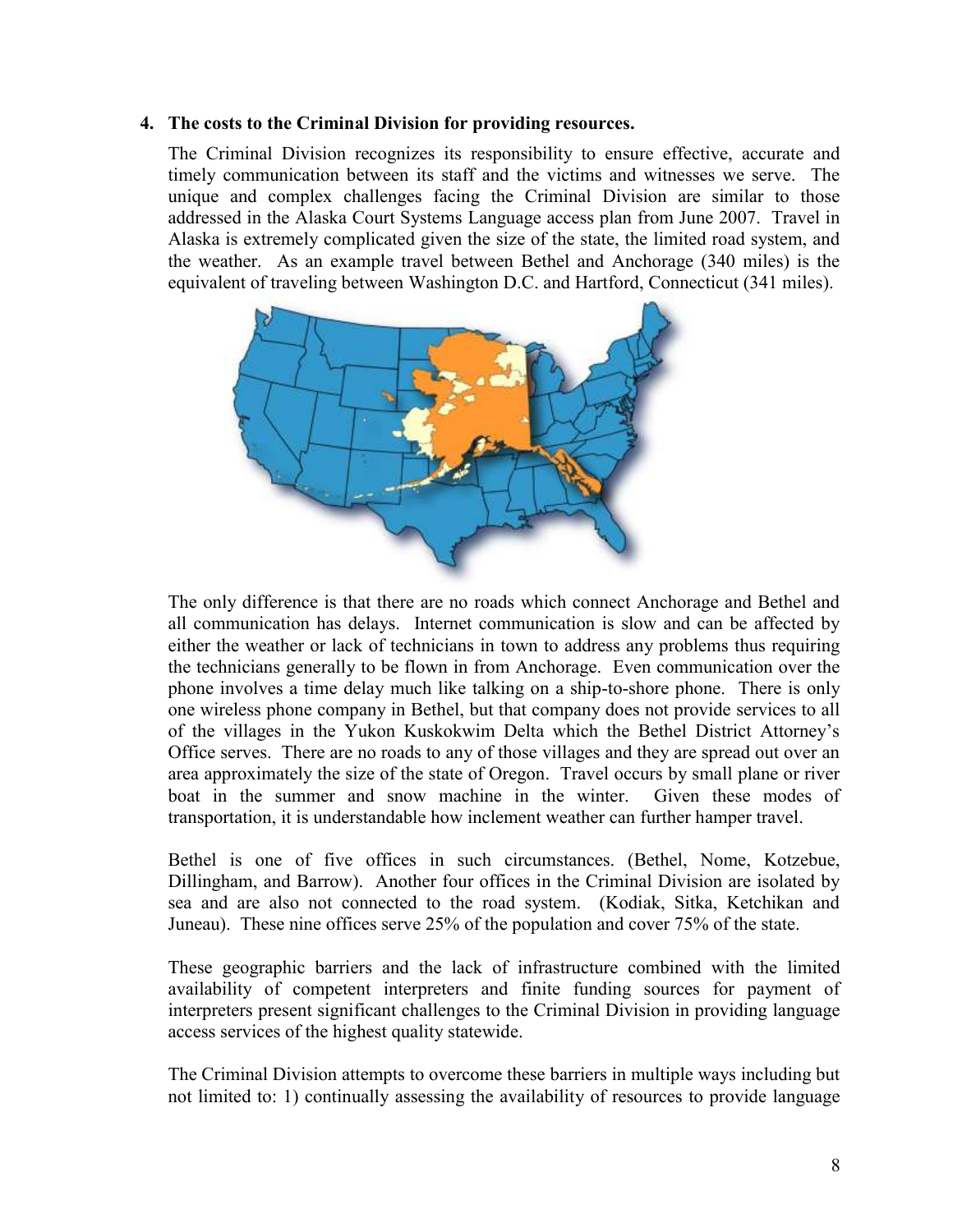assistance such as certified interpreters and conditionally approved interpreters; 2) identifying multilingual employees and seeking to hire new ones; and 3) training staff about the importance of language access and the Criminal Division's plan to provide safe, timely, and meaningful access.

#### **5. Available resources provided by the Criminal Division.**

In 2007 the Alaska Court System's collaboration with multiple government and business agencies resulted in the idea of pooling resources from a number of public and private entities for the development of an oral language interpreter center. The center is administratively separate from the court system and is under the auspices of the nonprofit Alaska Immigration Justice Project. The reported mission of the Alaska Oral Language Interpreter Center (LIC) is to provide to its stakeholders: 1) training programs to develop interpreters skills and professional ethics; 2) maintain a roster of trained interpreters; 3) testing to prepare interpreters for certification; and 4) training for groups and agencies on the roles, responsibilities, and professional ethics expected of qualified interpreters. The LIC's primary focus is on common languages requested for interpretation services in Alaska: Spanish, Yup'ik, Russian, Korean, Tagalog, Inupiaq, and Korean.<sup>12</sup> The LIC has been in operation since 2007. Currently, the LIC has one fully trained interpreter in Alaska. She is the first interpreter to receive certification by the Alaska Court System.<sup>13</sup> She interprets Spanish. Yup'ik and Inupiaq have presented special challenges in that both are primarily oral languages. There are no tests yet developed to assess the abilities of interpreters of these two native Alaska languages. The Criminal Division has an MOU with the LIC to contract for registered interpreters, in person or telephonic. The Criminal Division also contracts the Language Line Services (LLS) based out of Monterey,  $CA^{14}$ for interpreter services by telephone. Both LIC and LLS provide written document translations. All of the LIC and LLS interpreters/translators have undergone extensive training and are qualified to provide interpreter/translation services in Alaska. The Criminal Division also maintains lists of provisionally qualified interpreters (outside of the LIC) and multilingual staff. The provisionally qualified interpreters must demonstrate to the satisfaction of the court the ability to interpret court proceedings from English to a designated language and from that language into English. Multilingual staff must pass language proficiency assessments and received language assistant training.

The contracts for these vendors require that they abide by the Interpreter Code of Ethics and Professional Responsibility to ensure: confidentiality, accuracy, completeness, impartiality, disclosure of any real or perceived conflict of interest, decline of any assignment beyond technical or linguistic ability, and interpret only the languages authorized to interpret.

The Criminal Division's language assistance resources appear to satisfactorily meet the current need for interpreter/translation services. The Criminal Division will periodically

 $\overline{a}$ 

<sup>&</sup>lt;sup>12</sup> See the Language Interpreter Center located at: http://www.akijp.org/interpreter.html.

<sup>&</sup>lt;sup>13</sup> Source: Anchorage Daily News, Alaska Business People, page A-10 May 6, 2011 edition; [http://www.adn.com/2011/05/06/v-printer/1849993/alaska-business-people.html.](http://www.adn.com/2011/05/06/v-printer/1849993/alaska-business-people.html)

<sup>&</sup>lt;sup>14</sup> See the Language Lines Services located at http://www.languageline.com/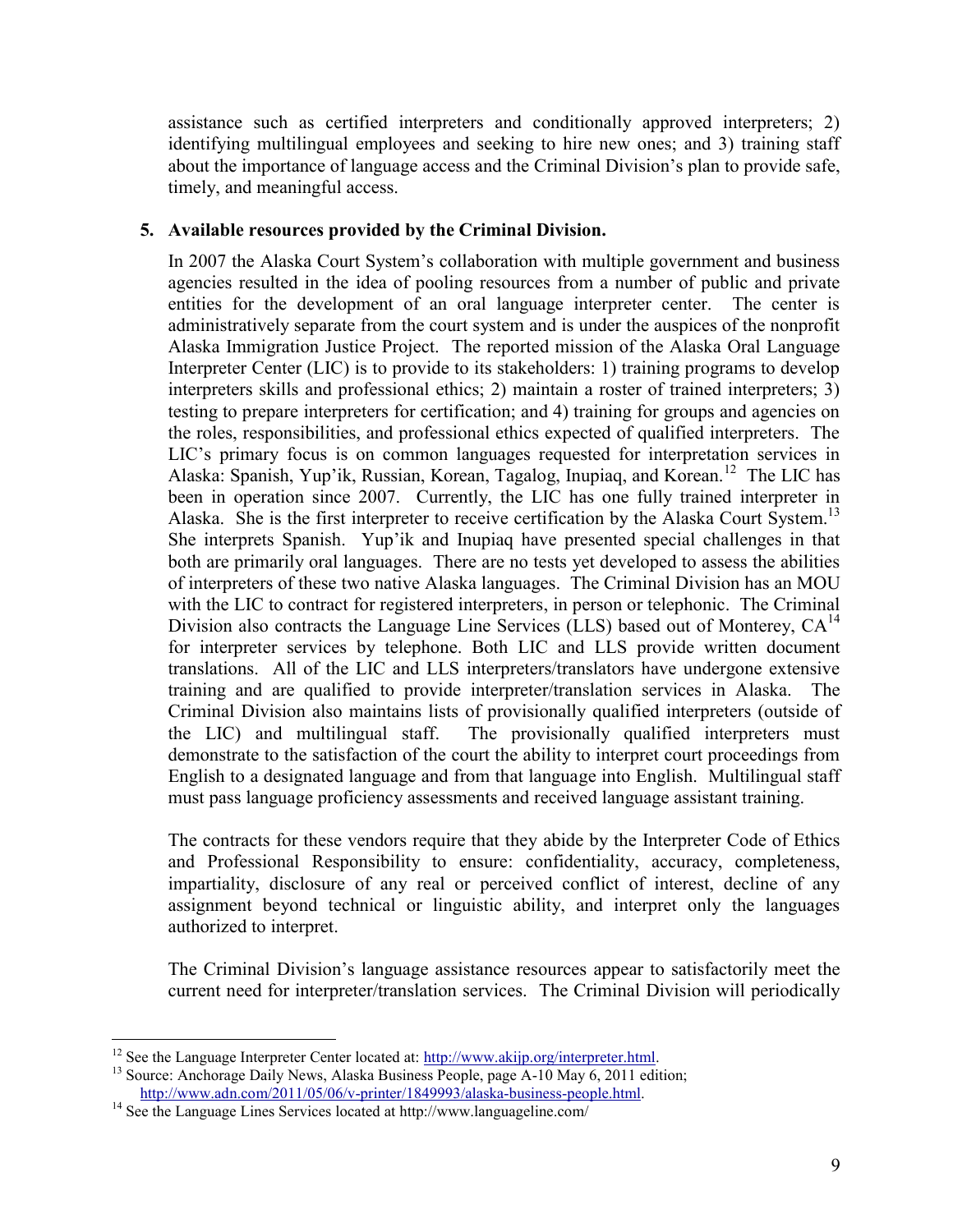reassess the language assistance needs so that the services can be enhanced or modified to continue to meet the language needs of the LEP individuals.

#### **IV.Language Access Plan**

The four factor analysis discussed above is used to balance available resources to meet the Criminal Division's commitment to ensure meaningful interpreter services are provided to victims and witnesses of crimes who come in contact with the district attorney offices statewide. The steps taken are based on information gathered from examining census data, Anchorage School District demographics, Alaska Court System's statewide survey, other court system data collection, Criminal Division's needs assessment survey of its own resources, and employee feedback. After completing the four-factor analysis, the Criminal Division determined an appropriate "mix" of LEP services required three main ways to provide language services: oral interpretation using qualified multilingual staff providing direct "in-language" communication, in-person or via telephone interpretation services, and written translation. The underlying assumption is that given the differing needs and resources of each district attorneys office and the various populations and communities it serves, flexibility is important in designing a plan that provides meaningful access to LEP individuals. Offices statewide will ensure nondiscrimination by taking reasonable steps to ensure safe, timely, and meaningful access for persons who are LEP.

The Criminal Division will also use the U.S. Department of Justice Language Access Assessment and Planning  $Tool<sup>15</sup>$  as a resource in guiding the steps that the Criminal Division takes to provide LEP individuals with meaningful access to our offices and services. The Language Assessment and Planning Tool provide a set of elements that may be helpful in designing an LEP policy or plan. These elements include:

- 1. Identifying LEP individuals who need language assistance
- 2. Providing language assistance measures
- 3. Training staff
- 4. Providing notice to LEP persons of the availability of language assistance
- 5. Monitoring and updating the LEP Plan

The following plan explains the need to undertake language assistance activities and follow the recommended procedures on how to identify a person who may need language assistance<sup>16</sup>, the ways in which assistance may be provided, the training of staff, how to notify LEP persons that assistance is available, and information for future plan updates.

## **1. Identifying LEP individuals who need language assistance**

THE FOLLOWING METHODS FOR DETERMINING THE NEED FOR LANGUAGE ASSISTANCE WILL BE EMPLOYED:

 $\overline{a}$ <sup>15</sup> Source: http://www.lep.gov/resources/2011\_Language\_Access\_Assessment\_and\_Planning\_Tool.pdf

<sup>&</sup>lt;sup>16</sup> In the extraordinarily unlikely event that the courts were to allow a defendant who is LEP to represent him/herself, the Criminal Division will take the position that the court system must appoint an interpreter for any and all interactions with the Criminal Division for the protection of that defendant's interests and the integrity of the criminal justice system.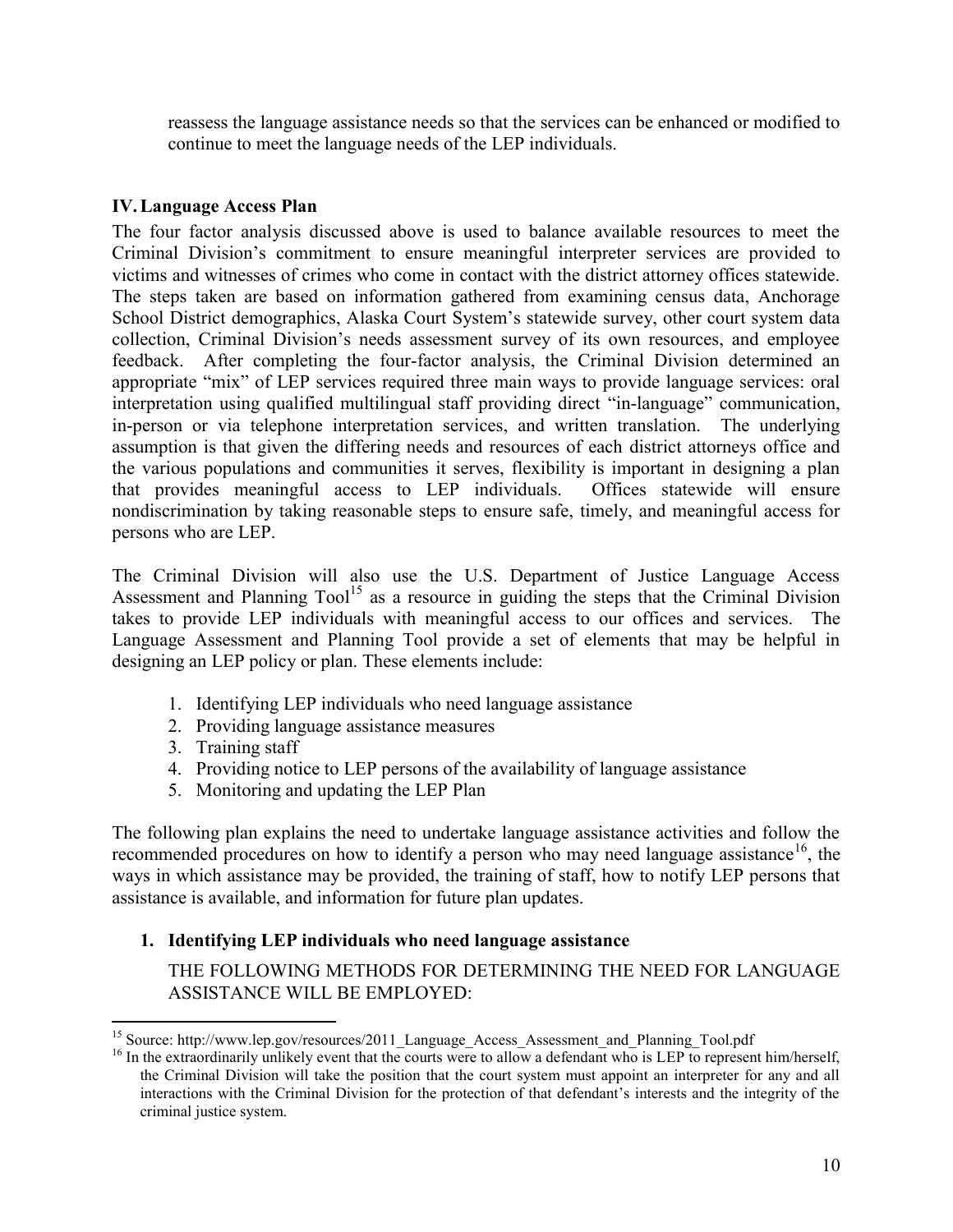- Signage is displayed in the Division's 14 offices and on its website. Using Alaska's most frequently used languages, the sign notifies citizens that: "If you are in need of an interpreter please let the District Attorney's office know. One will be provided at no cost to you." This notice also is provided in victim-witness assistance brochures.
- The LEP individual may self-identify that they are in need of an interpreter and what language they speak.
- Staff should watch for those individuals who may not self-identify as LEP. These individuals may speak broken English, struggle to find the right words, or ask for a second person to help them find the right words. Staff may also identify LEP individuals by asking open-ended questions that require a narrative response. Examples include 'tell me what happened' or 'how did you get to our office.' Questions that require a short 'yes' or 'no' response may not reveal a communication barrier in the same way. If staff suspect the individual is LEP, staff should be trained to inquire tactfully whether there the individual feels comfortable conversing in another language.
- Language identification cards "I Speak" are available in each district attorney's office to help identify the primary language of LEP individuals.
- If available, a multilingual staff may be asked to assist to verify an individual's primary language.
- When a caller speaks a language other than English, and multilingual staff are not available, contact can be made with the telephone contract interpreter service, Language Line Services to assist in identifying the language spoken and providing an interpreter.
- Beginning September 2013, the criminal case intake and disposition (CCID) forms will be amended to identify LEP victims and the primary language spoken.
- The Criminal Division's case management system (scheduled for implementation fall 2014) will have the capability of tracking interpreter needs through case records. Flags would be generated for all future contact with those LEP individuals.

## **2. Providing language assistance services**

Meaningful access for LEP individuals is provided through two types of free language assistance services: oral (interpretation, direct "in-language" communication) and written (translation).

The four sources of language assistance are the Language Interpreter Center (LIC), Language Line Services (LLS), other provisionally qualified interpreters, and qualified multilingual staff. Both LIC and LLS provide oral and written services. The LLS is only able to interpret over the telephone. All LIC and LLS interpreters/translators have undergone extensive training and are qualified to provide interpreter/translation services in Alaska.

The Criminal Division's language access coordinator also maintains lists of

- (1) Multilingual staff who complete language assistance training;
- (2) Provisionally qualified court interpreters;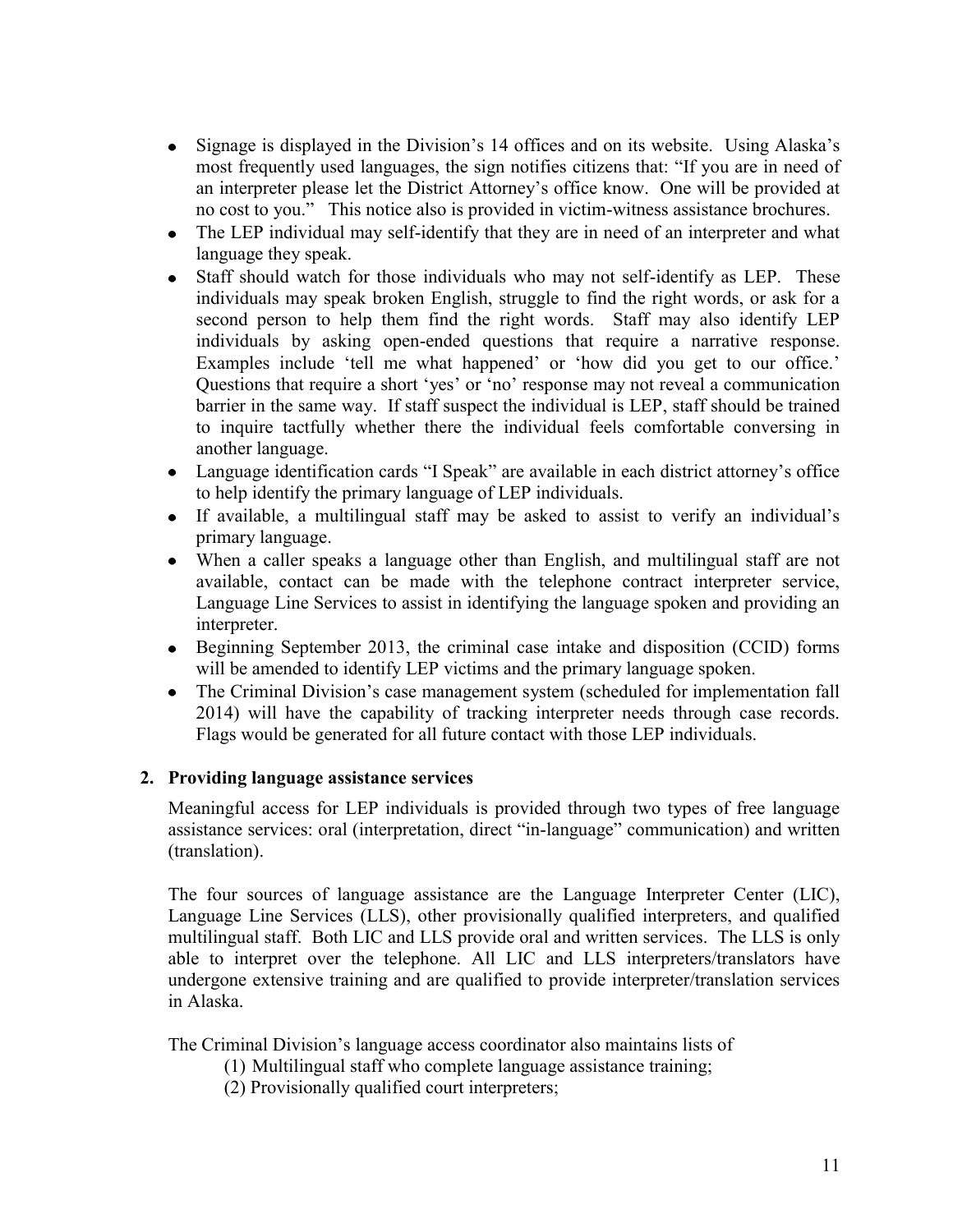- (3) Approved translators for written documents; and
- (4) Written instructions to access in-person and telephone interpreters/translators

The lists of names and instructions are distributed to management, prosecutors and paralegals statewide. The lists of names and instructions are also located on the intranet (the department's internal website) for easy access by all staff.

In order to use the LIC or LLS, the Criminal Division contracts with those vendors. Victim witness paralegals (paralegals) are the primary staff authorized to initiate the Department's *Contract for Interpreter/Translator Services*. Paralegals prepare the contract for an in-person, provisionally qualified or telephonic interpreter for a criminal case and submit it to the Criminal Division's central office for immediate approval and data collection. All current paralegals are trained on the protocols of identifying the language needs of an LEP individual, accessing an interpreter or translator, and have written instructions on accessing an interpreter/translator through LIC and LLS. Training will be provided to all new paralegals during new employee orientation.<sup>17</sup>

#### **Oral Language Services**

Oral language assistance may come in the form of "in-language" or direct communication<sup>18</sup> with LEP individuals by multilingual staff or by qualified interpreters.

*Multilingual staff* that have passed language proficiency assessments and undergone language assistant training may provide "in-language" assistance to LEP individuals. Examples of assistance include but are not limited to:

- When a LEP individual calls Criminal Division's central offices or district attorney offices, and the call taker needs assistance to identify the primary language of the caller;
- When a LEP individual is requesting status of their case; and
- When a LEP individual is in need of other community resources that are available to them.

Multilingual staff will *not* be used for victim and witness interviews, grand jury, jury trial proceedings, or any other hearing at which a victim or witness must testify.

*In-person interpreters* should be LIC registered court interpreters or someone from the Criminal Division's list of provisionally qualified court interpreters. The following rules apply to the use of qualified court interpreters.

- Qualified court interpreters assist with  $\bullet$ 
	- (1) Court testimony including grand jury, jury trial proceedings, or any other hearing at which a victim or witness must testify.
		- Preference will be given to the registered court interpreter since those individuals will have more training in court interpretation.

 $\overline{a}$ 

<sup>&</sup>lt;sup>17</sup> See Staff Training and Coordination section of the Language Access Plan

<sup>&</sup>lt;sup>18</sup> See definitions of "in-language" or direct communication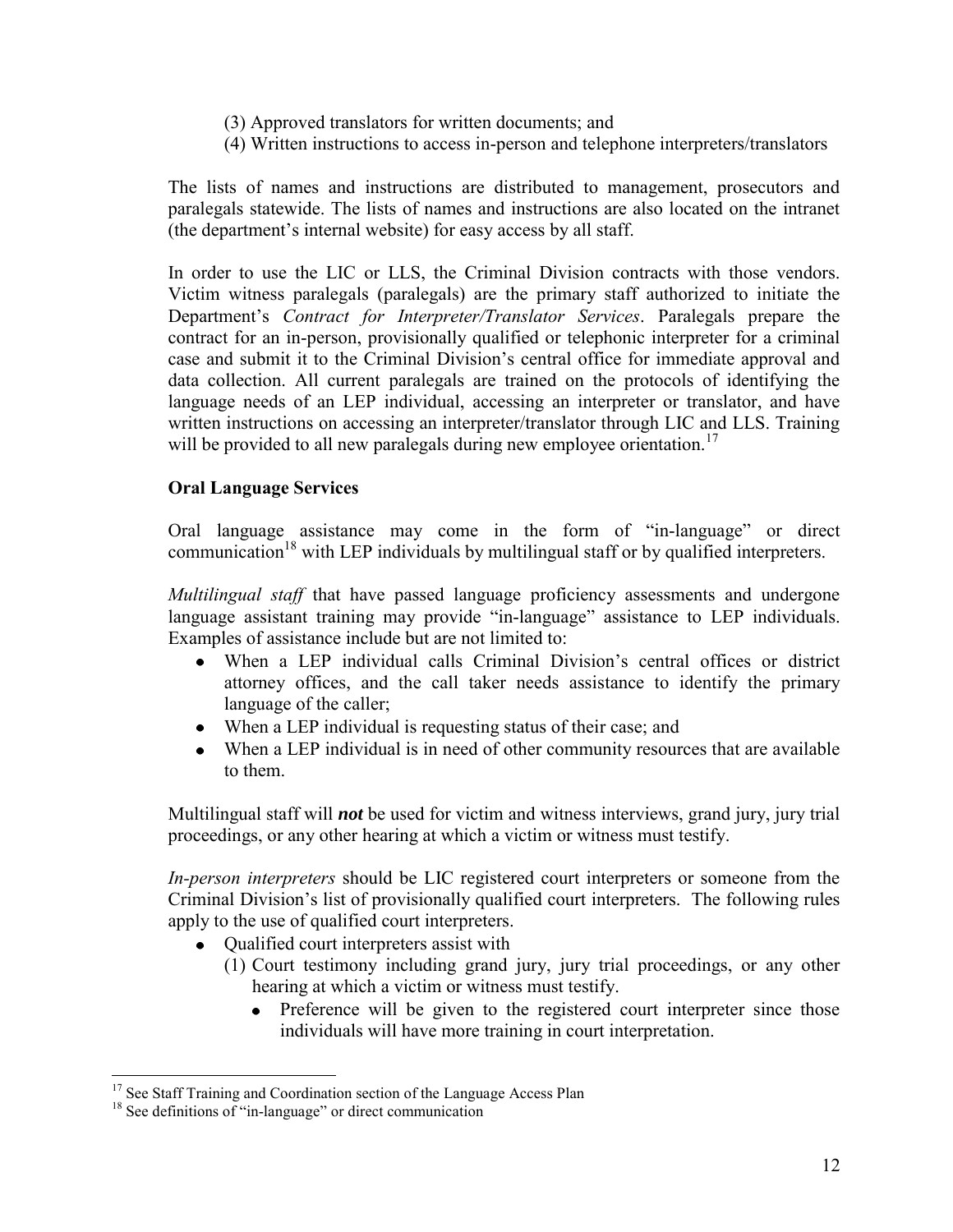- If a registered court interpreter or provisionally qualified interpreter is unavailable the staff should request a continuance so an interpreter can be contacted.
- If a continuance is not an option, such as grand jury, a telephonic interpreter may be used. A telephonic interpreter may also be used if the witness is testifying telephonically.
- (2) Office contact for LEP victim and witness interviews, notification of criminal proceedings or review of relevant case information.
	- Preference will be given to the registered court interpreter.
	- If a registered court interpreter or provisionally qualified interpreter is unavailable, the staff evaluates whether a telephonic certified interpreter will provide timely and meaning full access for that office visitation.

*Oral Interpretation – Use of Other Interpreter:* The Criminal Division has a vested interest in ensuring that interpretation is accurate: an error in interpreting the testimony of a victim or witness could result in a conviction being overturned on appeal. It is for this reason that the Criminal Division tries to avoid using family members to interpret.

There are two scenarios where an exception may be made in rare circumstances:

#### In Court

If a victim indicates that s/he does not want to appear or call in to a nontestimonial court hearing, but later has a family member call or appears in court with a family member. In this situation, the Division should request a continuance explaining the importance of the victim's participation/presence. The Division should explain the issues around family members attempting to interpret. The court must decide if a continuance is appropriate. If the court denies a continuance, then the family member is the only option left for the victim to understand what is occurring. The Division should follow up with the victim or witness at a later with an interpreter to ensure the communication was accurate.

#### In Office

The second scenario is if the contact occurs at the office with an unexpected visit or call. To make an exception to rule of not using family members to interpret, there must be an emergency related to safety or health. The determination of whether an emergency exists can be made through the assistance of the family member.

If it is an emergency the Criminal Division will first attempt to get an in-person interpreter on short notice. If that fails, then the Division will try to arrange a telephonic interpreter. If that fails then the family member may be used. Again, the Division should follow up with that victim or witness as soon as possible with a qualified interpreter to ensure the information received and given was communicated accurately.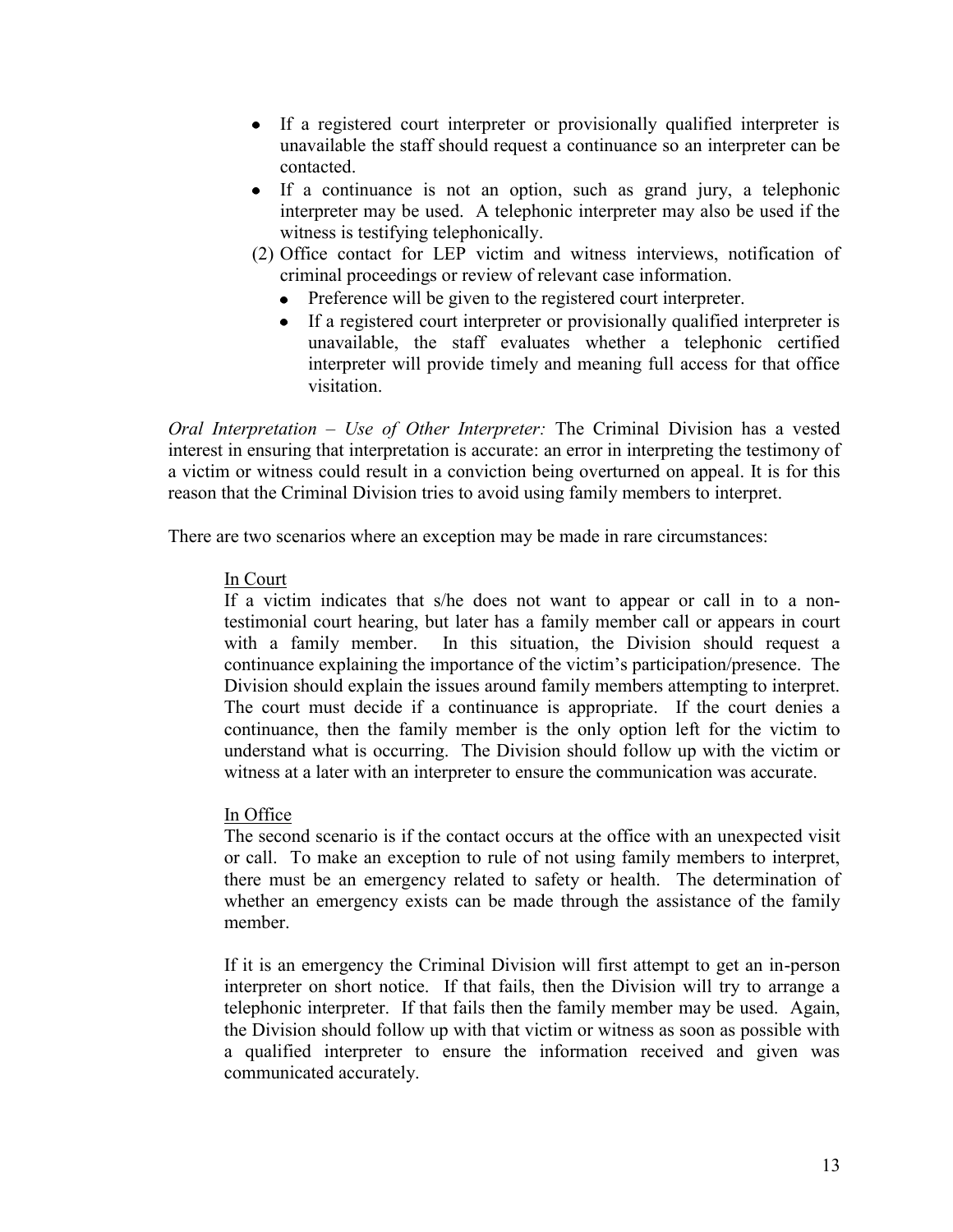*Telephone interpreters* are provided through the LIC and the LLS. The LIC and LLS provide three-way-call service that can be used:

- When an LEP individual calls the Criminal Division's central offices or the district attorney offices.
- When Criminal Division staff call an LEP individual with notifications of criminal proceedings and/or information of regarding the status of their case.
- When an LEP individual visits the Criminal Division's central offices or the district attorney office without prior notice and a qualified in-person interpreter cannot be arranged in a timely fashion.

*Notification of Court Proceedings:* One of the victims' rights under the Alaska Constitution is to be provided information about and be allowed to attend all criminal or juvenile proceedings where the defendant has a right to be present. Currently this notification is being done by the paralegals in each of the district attorney's offices. Upgrades to the VINE Court Notification System will provide victims or witnesses with 24-hour access to case status, hearing dates, and location information. This service will also be provided in the common languages requested for interpretation services in Alaska. The Criminal Division received funding for upgrades to the VINE Court Notification System. The Division is currently discussing the timeline for upgrades.

#### **Written Translation Services**

The Criminal Division has established a translation process that ensures all translations are done effectively and efficiently and set minimum requirements for determining which documents must be translated. The Criminal Division advisory board will annually review the department's documents to determine which documents should and must be translated. The board will evaluate (1) public communication materials and (2) vital documents for the district attorney offices.

To ensure greater certainty of compliance with Title VI obligation, the board will use the "safe harbor" requirement of

- 5% percent or 1,000, people of the population eligible to be served, or likely to be affected or encountered.
- If there are less than 50 people in a language group, recipients should provide inlanguage written notices of the right to receive oral interpretation of written materials.

Examples of (1) public communication materials and (2) vital documents for the district attorney offices include but are not limited to:

- Brochures describing crime victim rights; information for victim and witnesses to access victim service advocates; and applying for Alaska's Violent Crime Compensation, Office of Crime Victims' Rights, and VINE system (an automated notification system).
- Notices advising LEP individual free language assistance and complaint and  $\bullet$ complaint process documents.
- Criminal Division website's Victim-Witness Assistance Program information.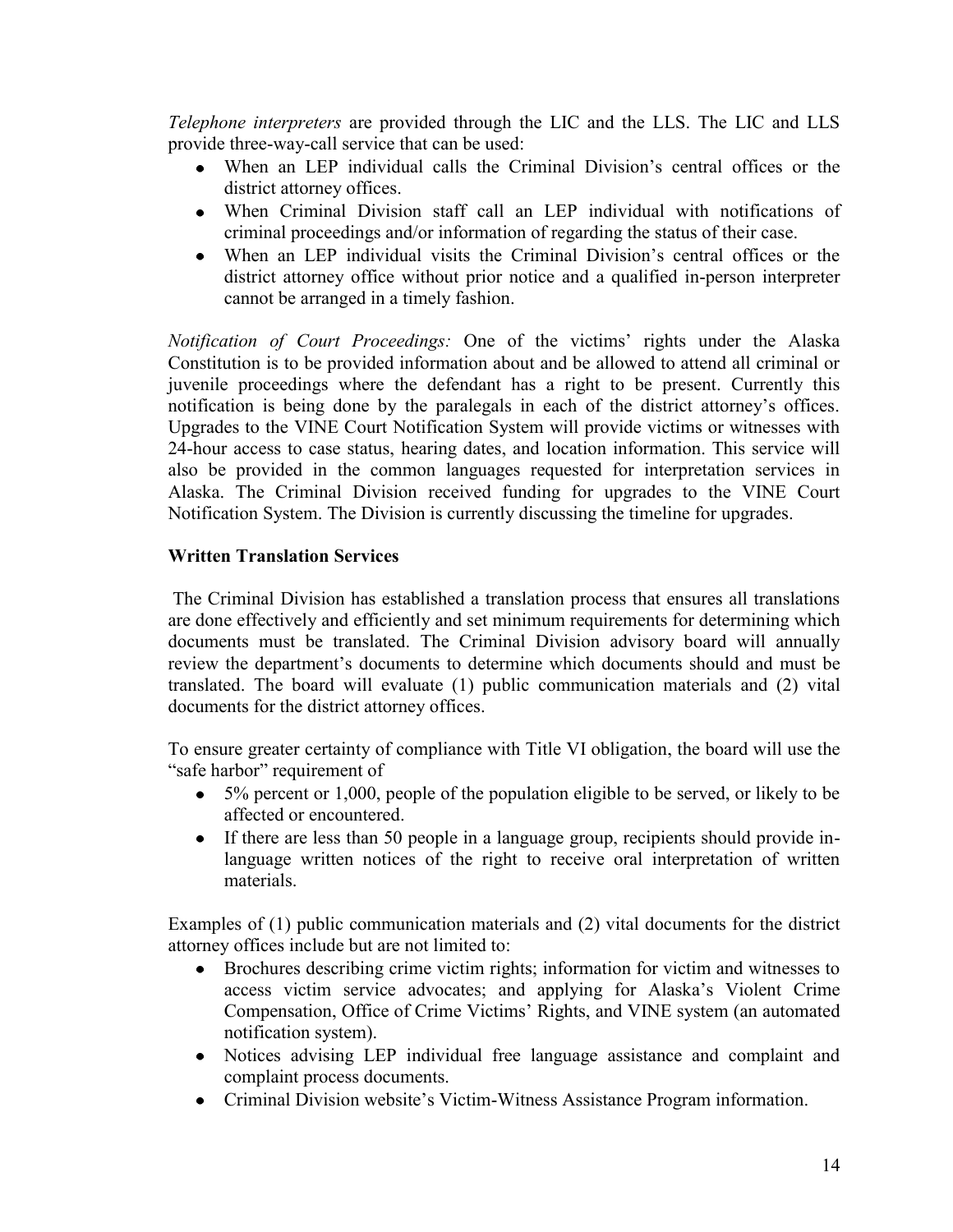Case specific documents including victim notification letters will be translated on a case by case basis.

Paralegals will complete the *Contract for Interpreter/Translation Services* for translation of case specific documents for LEP individuals. The contract is submitted to Criminal Division's central office for immediate approval and data collection.

As appropriate, external stakeholders will be consulted with respect to reaching nonliterate LEP individuals.

## **Quality Control**

The Criminal Division shall take reasonable steps to ensure that all staff or contracted personnel who serve as interpreters, translators or who communicate "in-language" with LEP individuals:

- Demonstrate proficiency in and ability to communicate information accurately in both English and in the other language;
- Identify and employ the appropriate mode of interpreting (e.g., consecutive, simultaneous, or sight translation), translating, or can communicate fluently in the target language;
- Have knowledge in both languages of any specialized legal terms or concepts and of any particularized vocabulary used by the LEP persons;
- Understand and follow confidentiality, impartiality, and ethical rules to the same extent as the Criminal Division staff; and
- Understand and adhere to their role as interpreters, translators or multilingual staff.

This will be accomplished through periodic testing of this knowledge.

The Criminal Division will also ensure quality control of written translations by contracting with a language service provider that uses a translation process that includes:

- Multilingual experts to translate into target language;
- Translations that are edited by a second, multilingual expert for contextual and linguistic accuracy;
- Materials returned to a translator for a linguistic review / proofreading and acceptance or rejection of copy's editors changes / corrections; and
- Once the documents are formatted, the original translator will perform a final  $\bullet$ proofreading step to check for accuracy.

Criminal Division's procurement guidelines for professional contracting of language assistance services are structured to allow a diversity of providers that demonstrate both economies of scale for price and quality assurance. To further enhance quality assurance the department coordinates with the Western States Contracting Alliance (WSCA) to participate in contracts for telephonic interpreter and translation services.

## **3. Personnel / Human Resource Planning**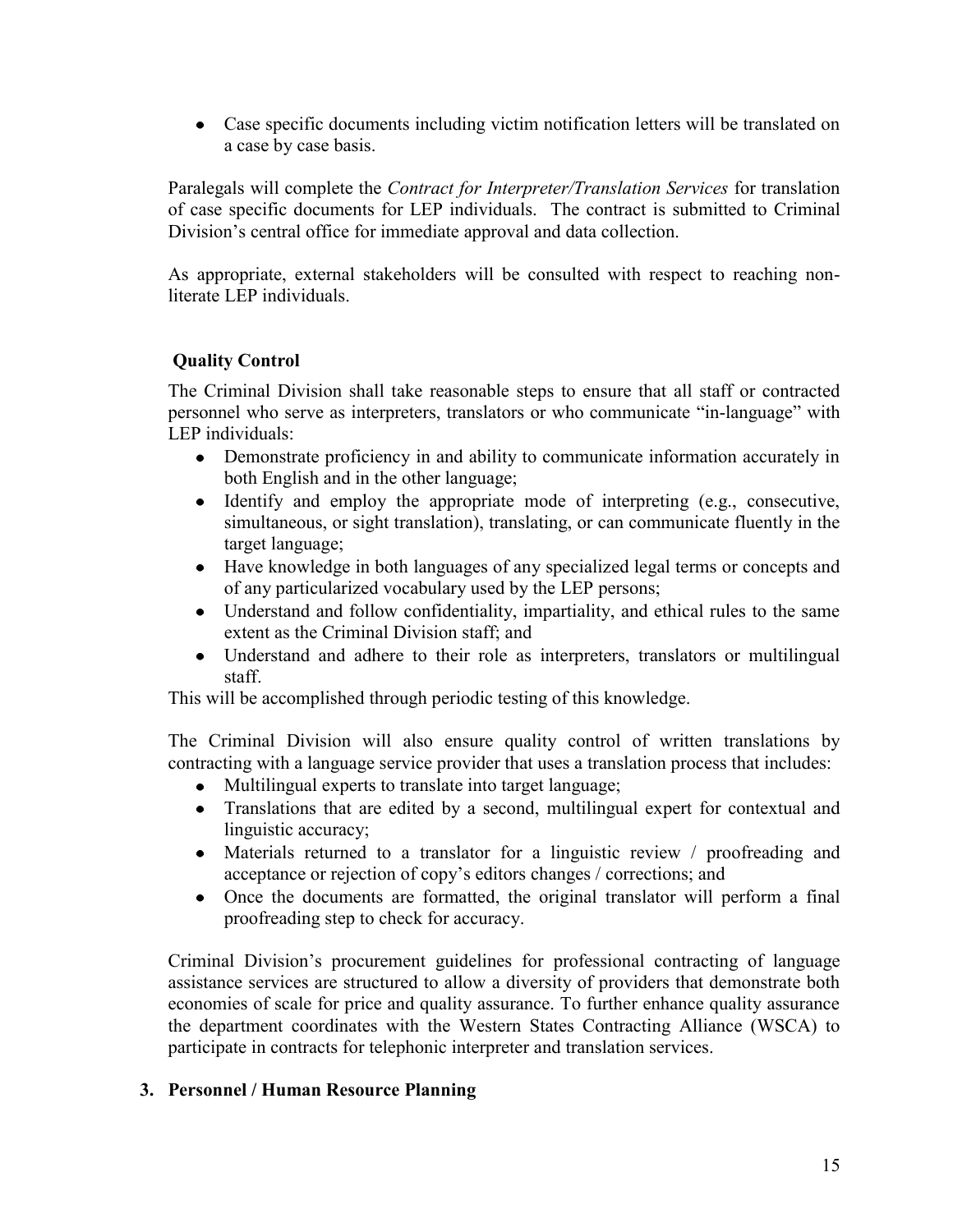To achieve the maximum safe, timely, and meaningful access for LEP individuals Criminal Division management should:

- Consider language needs of each regional office, in consultation with the language access coordinator and any available language data. Proficiency in a second language common to the area that a regional office serves is a factor to be considered in recruitment and hiring plans; and
- Provide training opportunities to improve existing language skills for staff.

#### **4. Staff Training and Coordination**

The Criminal Division's office chiefs will be notified of and trained on LEP requirements annually and are expected to fully understand the department's LAP. This will reinforce its importance, and to help ensure its implementation by staff within their offices. The district attorneys should also contact the language access coordinator for additional guidance on such matters. The LAP is distributed to all staff, and it has been placed on the department's website and intranet (the department's internal website) for easy access by staff and the public to review. This distribution is designed to be a precursor to formal training for staff who have contact with LEP individuals.

Due to the size and geographic complexity of the Criminal Division's workforce, different training options will continue to be made available.

- (1) *Formal Training:* The department will partner with Department of Public Safety to provide at least thirteen regionally-sponsored training courses for prosecutors, paralegals, law office assistants, and state and local law enforcement. All department employees will attend one of the regional conferences for the interpreter training session. Additional face-to-face training will strife to be offered annually either through regionally sponsored trainings or the statewide DA/Paralegal conference. The training course will be designed for staff that are likely to have contact with LEP individuals. The curriculum is currently being developed but at a minimum will include:
	- Criminal Division's LAP and obligation to provide language assistance services.
	- How to identify the language needs of LEP individuals.
	- Instructions on accessing interpreter and translation services.  $\bullet$
	- How to effectively work with an interpreter in-person or on the telephone.
	- Understanding the duties of professional responsibility and interpreter code of ethics.

The LIC program manager has agreed to provide the LEP training and it will begin in May and conclude by March 31, 2014.

(2) *Computer Based Training:* Criminal Division is currently exploring modules for online training. This computer-based training covering the basic language access guidelines for working with an interpreter will be made available in December 2013 to all staff that utilizes language assistance services in direct LEP individual interactions.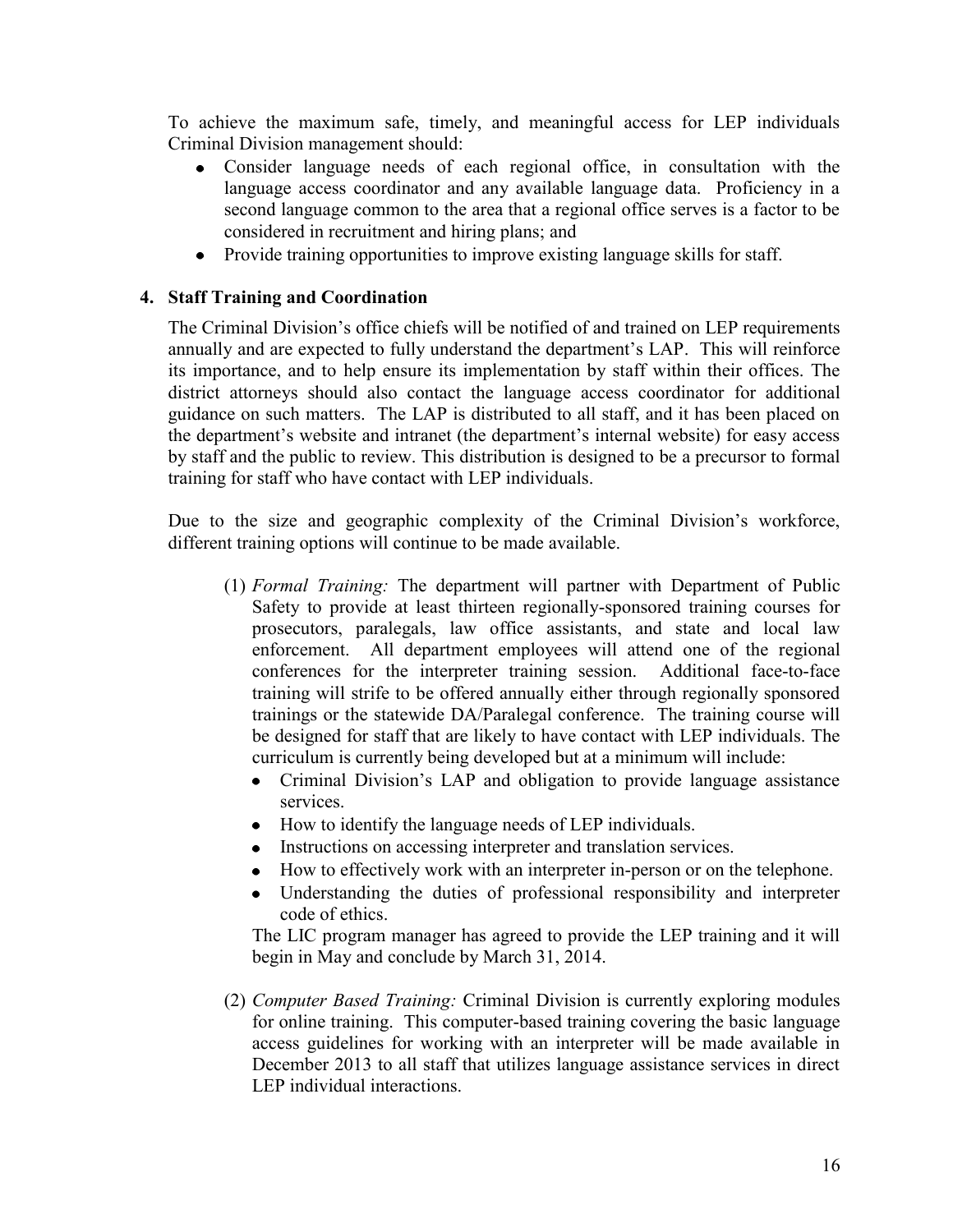- (3) *Informal Training:* Staff that are not likely to have contact with LEP individuals will be required to receive informal training covering the basics of the LAP and the obligation of the plan. This training should be conducted by his/her supervisor or by the language access coordinator if requested.
- (4) *New Employee Training:* The language access coordinator will work with the office managers statewide in order to orient new employees to the LAP and the obligation of the plan. At a minimum, the Criminal Division will provide new employees with a copy of the LAP and a summary of the Division's obligation to provide language assistance services. Additional one-on-one, indepth training will be provided if a new employee will likely have immediate contact with LEP individuals, including how to use "I Speak" cards, how to identify the language needs of LEP individuals, and procedures on accessing interpreter and translator services. New employee training is on-going.
- (5) *Multilingual Staff Training*: Multilingual staff that are requested to communicate "in-language" with LEP individuals will have passed an oral proficiency exam with an accredited language testing service and receive annual language assistants training in collaboration with the Alaska Court System. This two-day training is designed to develop the translation and language skills, ethics, specialized terminology, and other topics as needed. The results of this staff assessment and training will be distributed to each district attorney and office manager so they know what resources are available within the Department.
- (6) *Tip Sheet*: Provide a tip sheet on how to work with interpreters to all attorneys and paralegals.

The language access coordinator will work with each district attorney's office on an as-needed basis to provide continuing education to department staff with regard to the LAP, as well as track employee attendance to the various LEP training courses.

The Criminal Division Director designated the Statewide Victim Witness Coordinator as the Language Access Coordinator for ensuring that the Criminal Division adheres to its language access policy and plan. The Criminal Division Director oversees all of the thirteen regional district attorney office's and has designated the District Attorneys within each office to monitor compliance with the language access policy and to coordinate all reports and actions through his/her office. The responsibilities of the Language Access Coordinator include:

- Develop a language access policy and daily implementation plan,
- Oversee the language access policy and implementation,
- Ensure that staff are aware of the language access policy and the steps needed to implement the policy,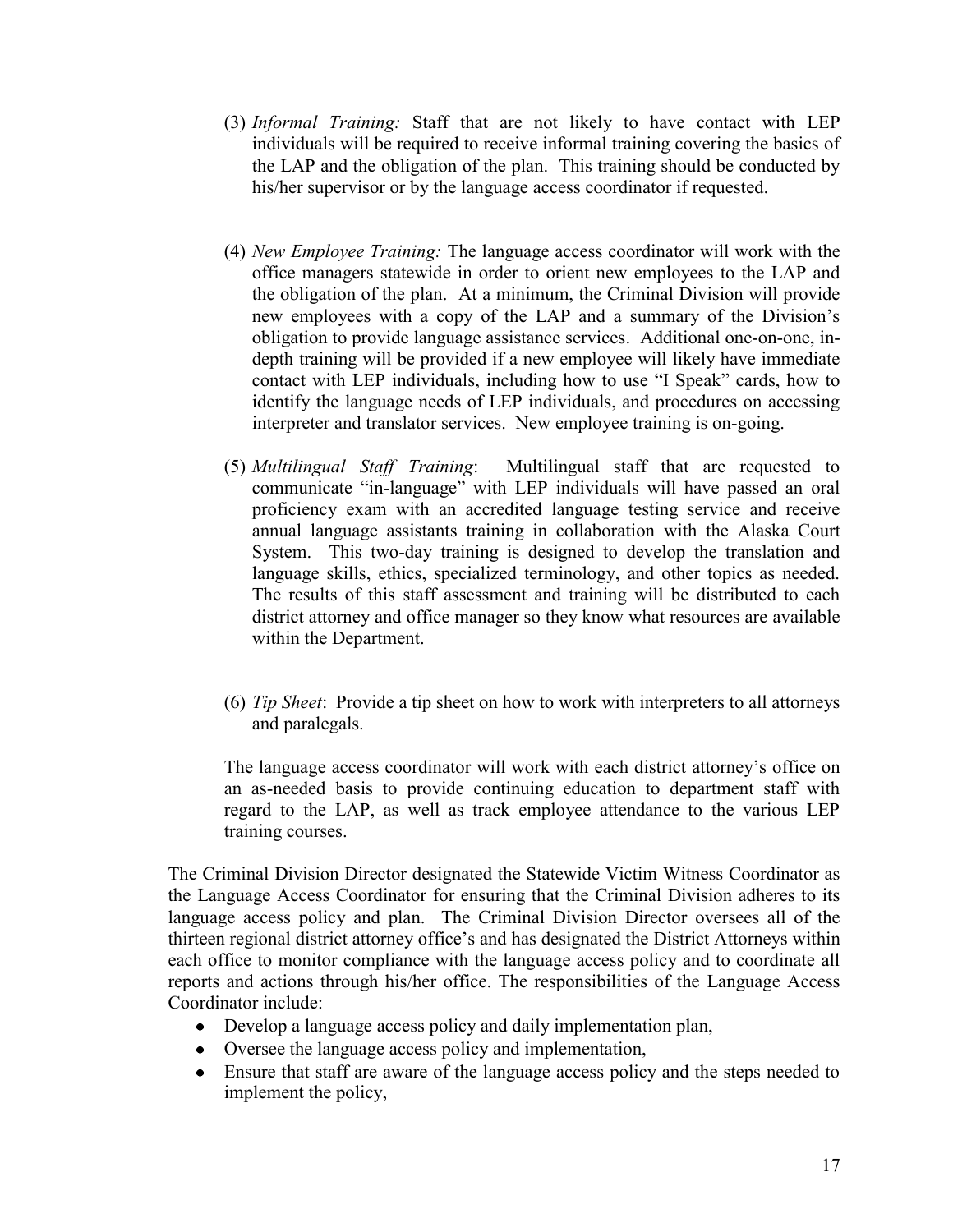- Track and monitor use of language access services,
- Respond to complaints regarding language access services,
- Assist in procurement of contract language access services and assist in managing the relationship with language services contractors, and
- Develop a legal glossary for victim rights in Yup'ik, Inupiaq, Spanish, Korean,  $\bullet$ Russian, and Tagalog. The department is currently reviewing a list of legal terms to include in the legal glossary for translations.

### **5. Providing notice to LEP persons of the availability of language assistance**

The Criminal Division will take the following actions to let the LEP persons know that language assistance services are available and that they are free of charge:

- Post written notices in the public areas in central offices and all thirteen district attorney offices statewide and on the Criminal Division's website;
- Partner with law enforcement and community agencies to inform them of the Criminal Division's Language Access Plan and solicit their assistance and cooperation in communication of the Criminal Division's policies to provide meaningful access to LEP persons; and

Maintain a website that provides LEP persons with access to victim-witness assistance information, including a handbook on victims' rights and four brochures on crime victims' rights, domestic violence, sexual assault and safety planning in Yup'ik, Inupiaq, Spanish, Korean, Russian, and Tagalog."*"*

### **6. Monitoring and updating the LEP Plan**

The Criminal Division's language access plan will be reviewed annually prior to the District Attorney/Paralegal Conference, and updated as needed. This review will be conducted by an advisory board of Criminal Division staff. The board shall be chaired by the criminal division director and composed of the language access coordinator, two office managers (from one urban and one rural office), a line attorney, and two paralegals (from one urban and one rural office). Preference for advisory board members will be given to multilingual staff. As appropriate, external stakeholders will be solicited for their views and ideas to help shape the Criminal Division's commitment to ensuring victims and witnesses in Alaska have safe, timely and meaningful access to our offices and services. This plan is designed to be flexible, and should be viewed as a work in progress. As such it is important that the review assess:

- Whether there have been any significant changes in the demographics or language needs of the LEP population;
- If additional vital documents require translations; and
- Any issues or problems related to serving LEP persons which may have emerged  $\bullet$ during the past year and identify recommended actions to provide more responsive and effective language assistance.

The Criminal Division's language access plan will be available to the public and Criminal Division staff on the Department of Law's official website at: http://www.law.state.ak.us/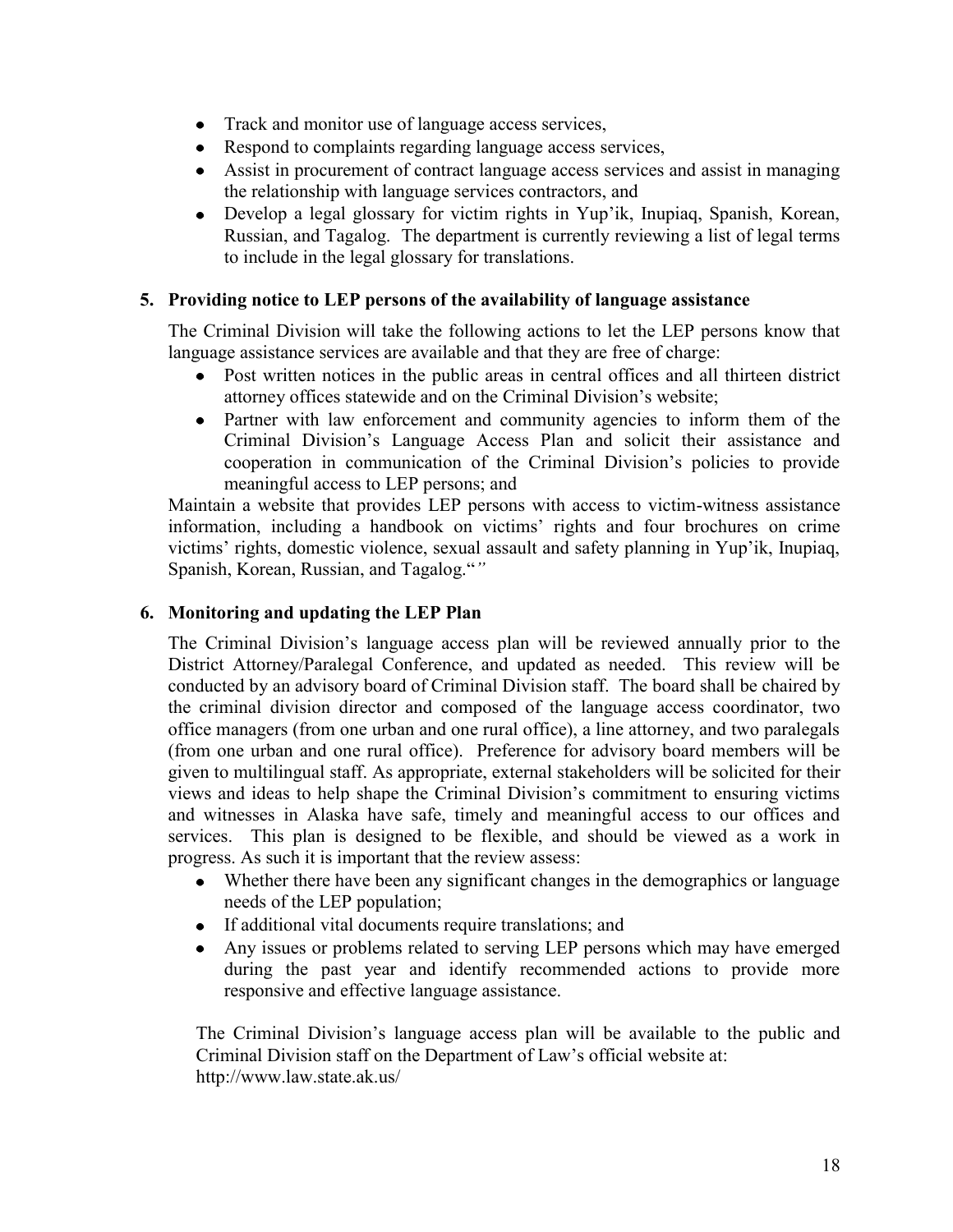LEP persons may obtain copies/translations of the plan upon request. Questions about the language access policy and plan should be directed to the Criminal Division Language access coordinator at 907.269.6379

#### **V. Complaint Procedure**

- 1. Any LEP individual has a right to file a complaint against the Criminal Division where he or she believes that the Criminal Division did not provide necessary LEP services as appropriate, and will be provided with a Criminal Division complaint form.<sup>19</sup> The language access coordinator shall take reasonable steps to inform LEP individuals and stakeholders about the availability of complaint forms and shall ensure that the complaint process is meaningfully accessible to LEP individuals.
- 2. All complaints, alleging a violation under Title VI will be referred to the language access coordinator:

Susie Frenzel P.O. Box 110300 Juneau, AK 99811 907.465.3600 [susie.frenzel@alaska.gov](mailto:azucena.frenzel@alaska.gov)

- 3. The language access coordinator will investigate whenever it receives a complaint, report, or other information that alleges or indicates possible noncompliance with Title VI. If the investigation results in a finding of compliance, the coordinator will inform the LEP individual in writing of this determination, including the basis for the determination. However, if a case is fully investigated and results in a finding of noncompliance, the coordinator will inform the LEP individual of the noncompliance through a Letter of Findings that sets out the areas of noncompliance and the steps that will be taken to correct the noncompliance.
- 4. If the LEP individual is not satisfied with the findings they may appeal to the Alaska State Commission for Human Rights (see contact information below).

Alaska State Commission for Human Rights 800 A Street, Suite 204 Anchorage AK 99501-3669 907-274-4692 (Anchorage Area) 907-276-3177 (Anchorage Area TTY/TDD) 800-478-4692 (Toll-Free in-state only Complaint Hot Line) 800-478-3177 (TTY/TDD Toll-Free in-state only Complaint Hot Line) <http://humanrights.alaska.gov/>

#### **Important Links:**

 $\overline{a}$ 

[U.S. Equal Employment Opportunity Commission](http://www.eeoc.gov/) – [http://www.eeoc.gov](http://www.eeoc.gov/) 

[U.S. Department of Housing and Urban Development](http://portal.hud.gov/portal/page/portal/HUD/topics/housing_discrimination) – [http://www.hud.gov](http://www.hud.gov/)

<sup>&</sup>lt;sup>19</sup> Interpreters will be made available upon request or where the Language access coordinator identifies a need for an interpreter.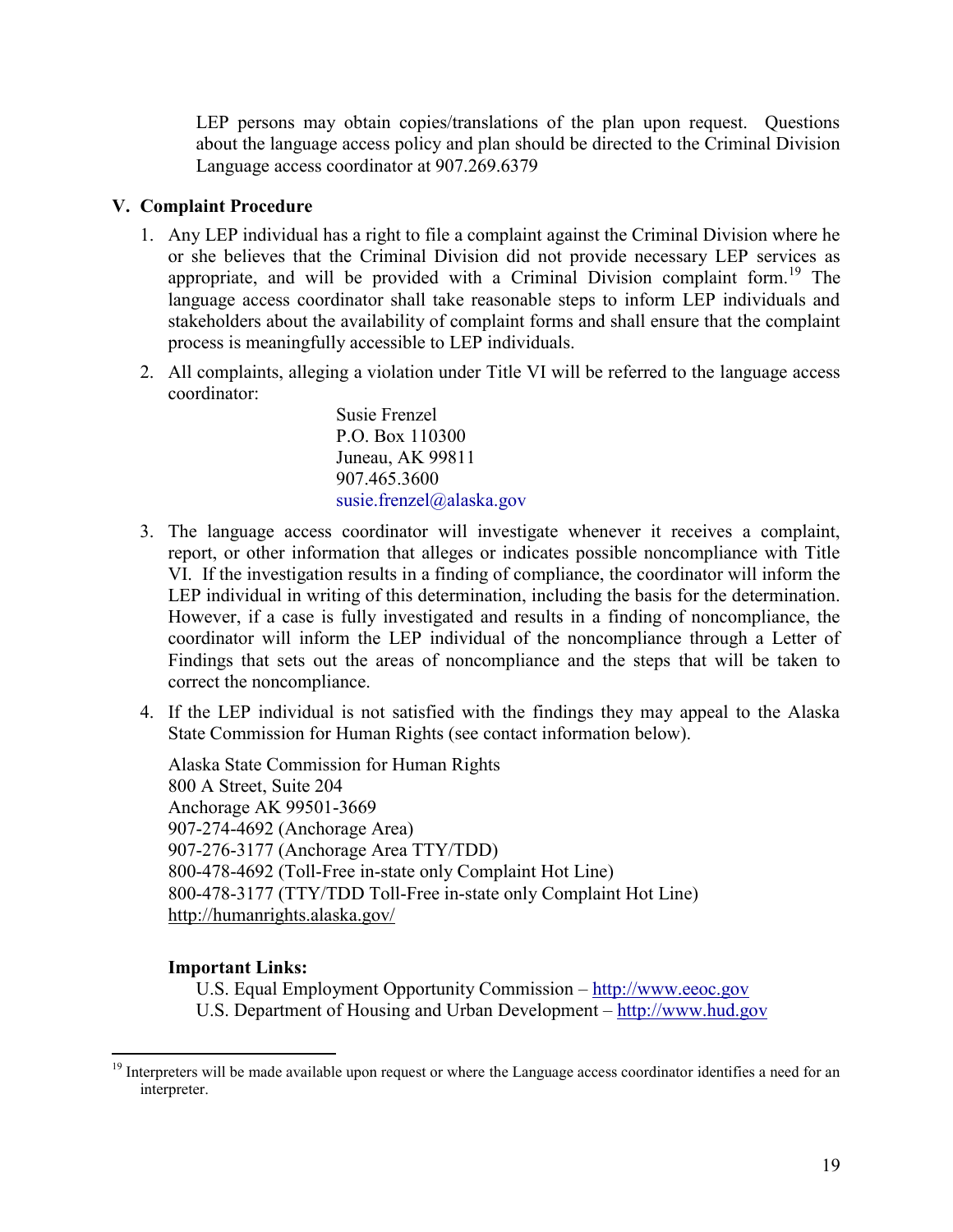[U.S. Department of Justice, Civil Rights Division](http://www.justice.gov/crt/) – <http://www.justice.gov/crt/index.php>

- 5. Language access coordinator will maintain a database tracking all complaints and their resolution. The database will include the following items:
	- Source of complaint
	- LEP request including relevant contact information
	- Nature of complaint
	- Date complaint/request received
	- Date complaint/request resolved
	- Manner of resolution
	- Comments

#### **VI. Definitions**

- 1. CERTIFIED COURT INTERPRETER: A certified court interpreter in Alaska is an individual who has mastered speaking both English and a second language and are able to perform the three major types of court interpreting (consecutive interpreting, simultaneous interpreting and sight translation) and have passed a series of written and oral examinations through the Language Interpreter Center (LIC).
- 2. CONSECUTIVE INTERPRETING: Providing the interpreted words after the speaker has stopped speaking. Interpreters often take notes to help them recall what has been said.
- 3. CRIMINAL DIVISION ADVISORY BOARD: Criminal Division employees responsible for monitoring and updating the LAP. The board shall be chaired by the Criminal Division Director and composed of the Language Access Coordinator, two office managers (from one urban and one rural offices), a line attorney, and two paralegals (from one urban and one rural offices). Preference for advisory board members will be given to multilingual staff.
- 4. DIRECT "IN-LANGUAGE" COMMUNICATION: Monolingual communication in a language other than English between a multilingual staff person and an LEP person (e.g., Spanish to Spanish).
- 5. INTERPRETATION: The process of listening to a communication in one language and orally converting it to another language while retaining the same meaning. Interpretation deals with oral or signed speech. Someone who interprets is called an interpreter.
- 6. LANGUAGE ACCESS COORDINATOR: The Criminal Division employee who is responsible for development and oversight of the language access policy and implementation plans ensuring that all Criminal Division staff are aware of the language access policy and the steps needed to implement the policy.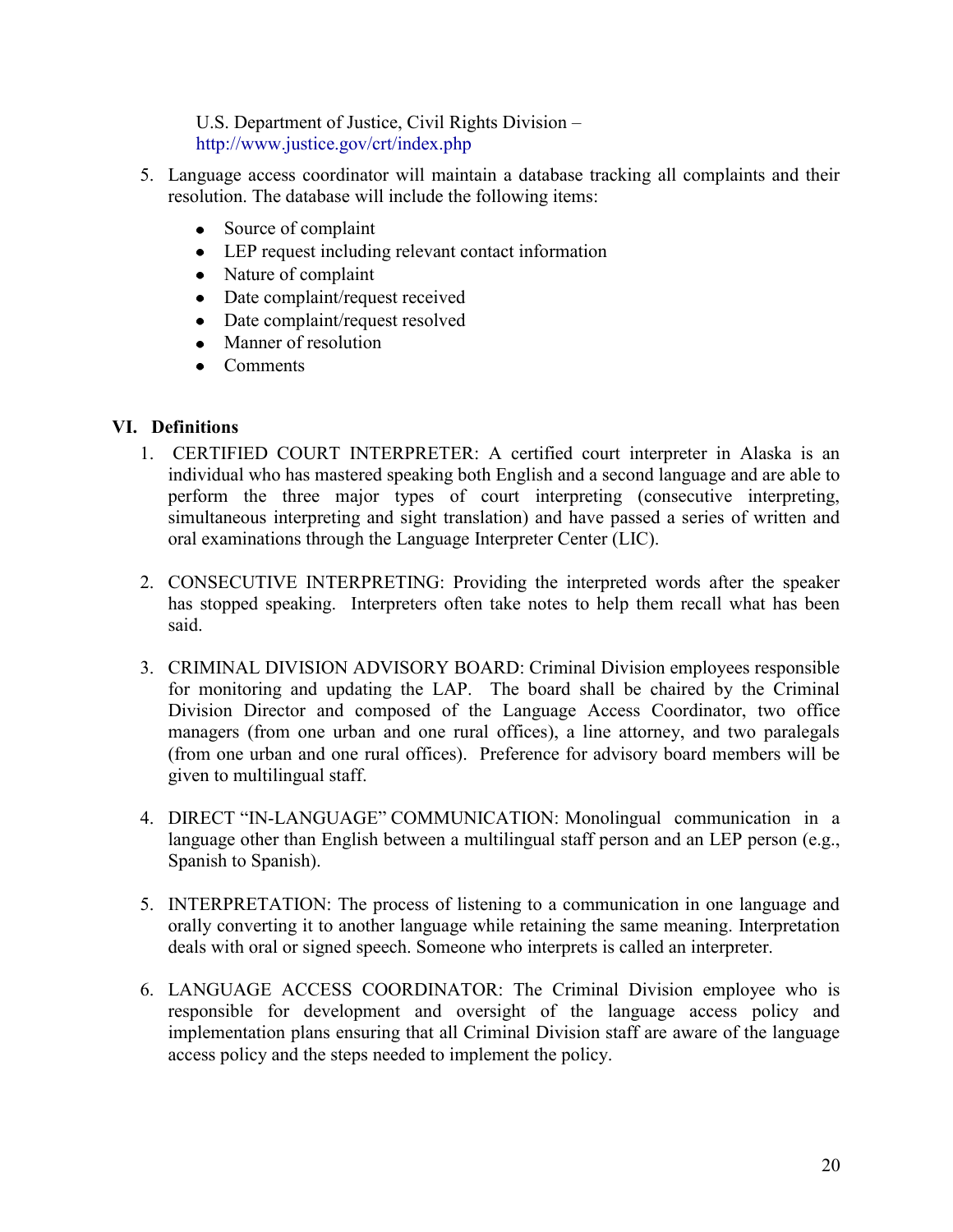- 7. LANGUAGE ASSISTANCE SERVICES: Oral and written language services needed to assist LEP individuals to communicate effectively with staff, and to provide LEP individuals with meaningful access to, and an equal opportunity to participate fully in the services, activities, or other programs administered by the Criminal Division.
- 8. LANGUAGE INTERPRETER CENTER (LIC): The LIC is a collaborative, multiagency, public-private effort to train bilingual individuals to interpret in the legal, medical and community settings in Alaska. Language Interpreter Center 431 W. 7<sup>th</sup> Avenue #208 Anchorage AK 99501 telephone 907-279-2457; http://www.akijp.org/interpreter.html
- 9. LIMITED ENGLISH PROFICIENT (LEP): A person is LEP if his/her primary language is not English and she/he has a limited ability to speak, read, write, or understand English. LEP individuals may be competent in certain types of communication (e.g. speaking or understanding), but still be LEP for other purposes (e.g. reading or writing). Similarly, LEP designations are context specific: an individual may possess sufficient English language skills to function in one setting, but these skills may be insufficient in other situations.
- 10. MEANINGFUL ACCESS: Language assistance that results in accurate, timely, and effective communication at no cost to the LEP individual. For LEP individuals, meaningful access denotes access that is not significantly restricted, delayed, or inferior as compared to programs or activities provided to English proficient individuals.
- 11. MULTILINGUAL EMPLOYEE: Criminal Division employee who has demonstrated proficiency in English and reading, writing, speaking, or understanding in at least one other language.
- 12. PRIMARY LANGUAGE: The language in which an individual is most effectively able to communicate or an individual's native language
- 13. PROVISIONALLY QUALIFIED INTERPRETER: The provisionally qualified interpreter is an individual who speaks two languages fluently and successfully, but has not completed interpreter training or passed a series of tests and exams in Alaska. The provisionally qualified interpreter when used in court must demonstrate to the satisfaction of the court the ability to interpret court proceedings from English to a designated language and from that language into English. Each interpreter must sign a confidentiality agreement which shall remain on file with the language access coordinator and is bound by a strict Code of Ethics ensuring that all information remains strictly confidential.
- 14. REGISTERED COURT INTERPRETER: A registered court interpreter in Alaska is an individual who speaks two languages fluently and successfully, and has completed the interpreter training series through the Language Interpreter Center (LIC). The LIC maintains a list of "registered" court interpreters who can provide interpreter services in legal proceedings.